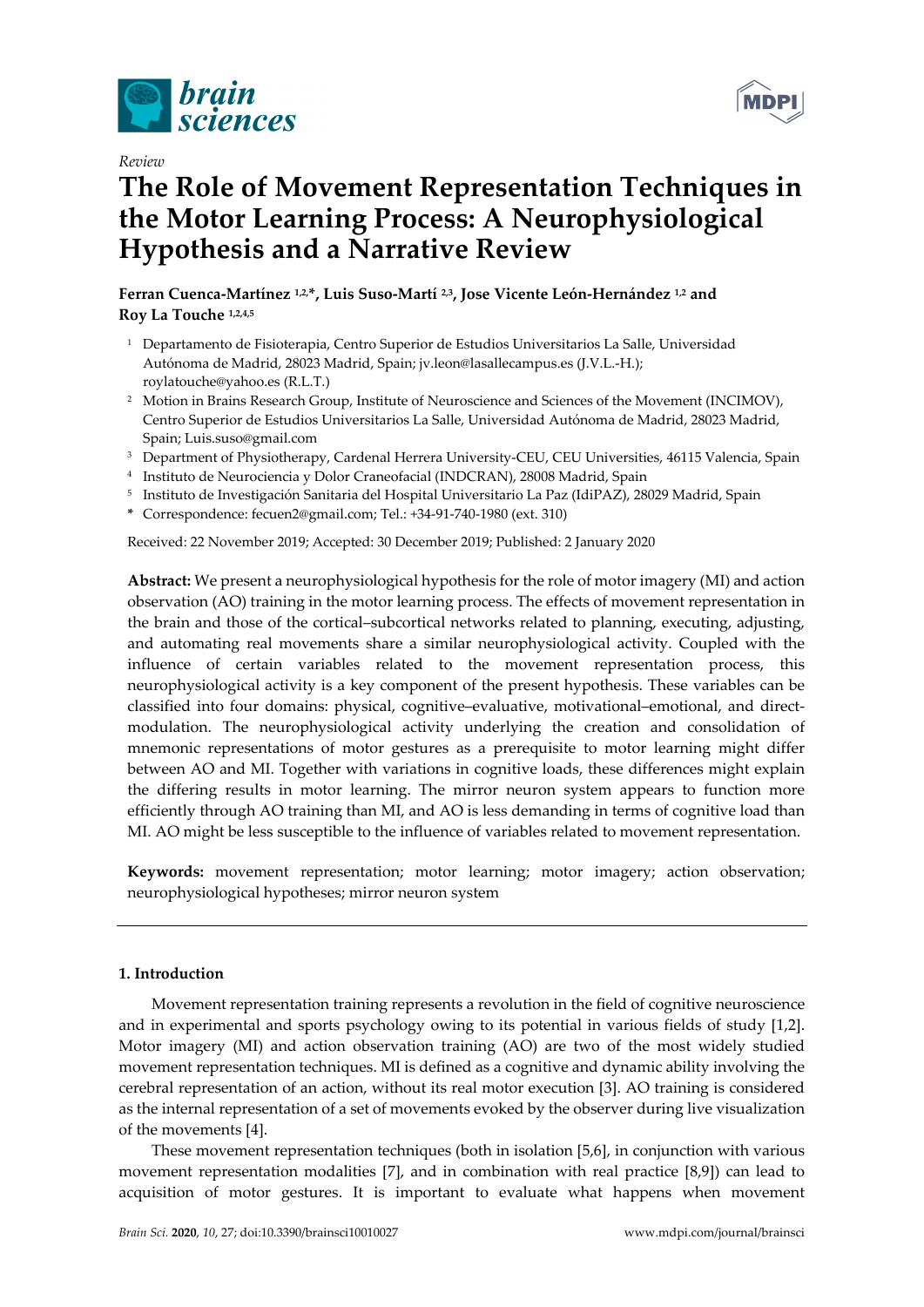representation techniques are applied to motor gestures and to offer a set of arguments as to why this happens. Advances in neuroimaging studies have helped answer some of the most pressing questions.

In this regard, Grush in 2004 [10] proposed one of the most relevant theories in this field, the emulation theory of representation. This theory tries to establish a theoretical framework in which, during IM, the brain constructs a visual model between the body and the environment. Subsequently, these models produce or direct an efferent sensorimotor copy in order to provide expectations or predictions of sensory feedback. These models can also be run later to create new motor images, predict results of different actions, or build new motor plans. This is the reason that visual perception is the result of using this type of model to create expectations and interpret sensory contributions during MI. In this sense, AO could provide that visual input between the subject's body and the environment, which could facilitate the process of constructing the mental image [10].

On the other hand, Glover & Baran [11] have developed the motor–cognitive model of the MI. This model argues that central executive functions play a fundamental role during IM, but not so much in open actions. In this model, it is shown that the creation of motor mental images involves both a planning phase and a movement execution phase. To begin the creation of the mental image for the preparation of movement, an initial mental image is generated based on the motor representations stored in the nervous system. During MI and real execution, neurologically, the processes are very similar, but nevertheless, during the execution of the mental task and the execution of the real task, the processes change remarkably. During real movement, the nervous system unconsciously accesses processes of visual and proprioceptive feedback to refine the movement simultaneously with its execution. However, during MI, the control of movement creation is consciously dependent on the initial image created. That is why the ability to create motor mental images depends on the fidelity in which the subject can create the initial image. The widely developed motor actions are going to suppose a lower cognitive demand and a greater reliability in the representation, and on the contrary, the poor developed actions could create an unreliable and unprecise motor images [11].

However, despite variations in nomenclature, there are at least three established and widely described phases in the process of acquiring new motor gestures [12]. The first phase is the cognitive, characterized by the presentation of a novel gesture and the process of cognitive capture, wherein relevant information is gathered to form strategies to respond to the new demands. This phase includes an information gathering stage and a configuration of movement representation (i.e., the image of the motor gesture is constructed) [12].

The next two phases are the associative and automatic [12], where the motor gesture is practiced in sequences as simple as possible, until the gesture has been integrated and automated. The cognitive load is gradually reduced [13] by the action of subcortical neurophysiological structures, ultimately enabling the motor gesture to be simultaneously performed with other movements. In addition to this, it is important to stress that the repertory of motor gestures can be learned through an exploratory process. Above all, novel motor gestures. The feedback mechanism can help the learning process, as, for example, having knowledge of mistakes can consolidate the improved acquisition of a given motor gesture. Several authors have investigated the importance of feedback in motor learning process [14–16].

There are similarities and differences between physical practice and movement representation techniques. Therefore, the main objective of this hypothesis was to present a set of neurophysiological aspects that are likely to be involved in the motor learning process and that are mediated by MI and AO training. The secondary objective was to formulate a hypothesis to explain the differences in the effects on motor learning between AO and MI.

## **2. Effectiveness of AO and MI in the Motor Learning Process: A Minireview**

Prior to the formulation of this hypothesis, a literature search was conducted to analyze whether MI and AO were effective in the process of acquiring new motor gestures. It is therefore that a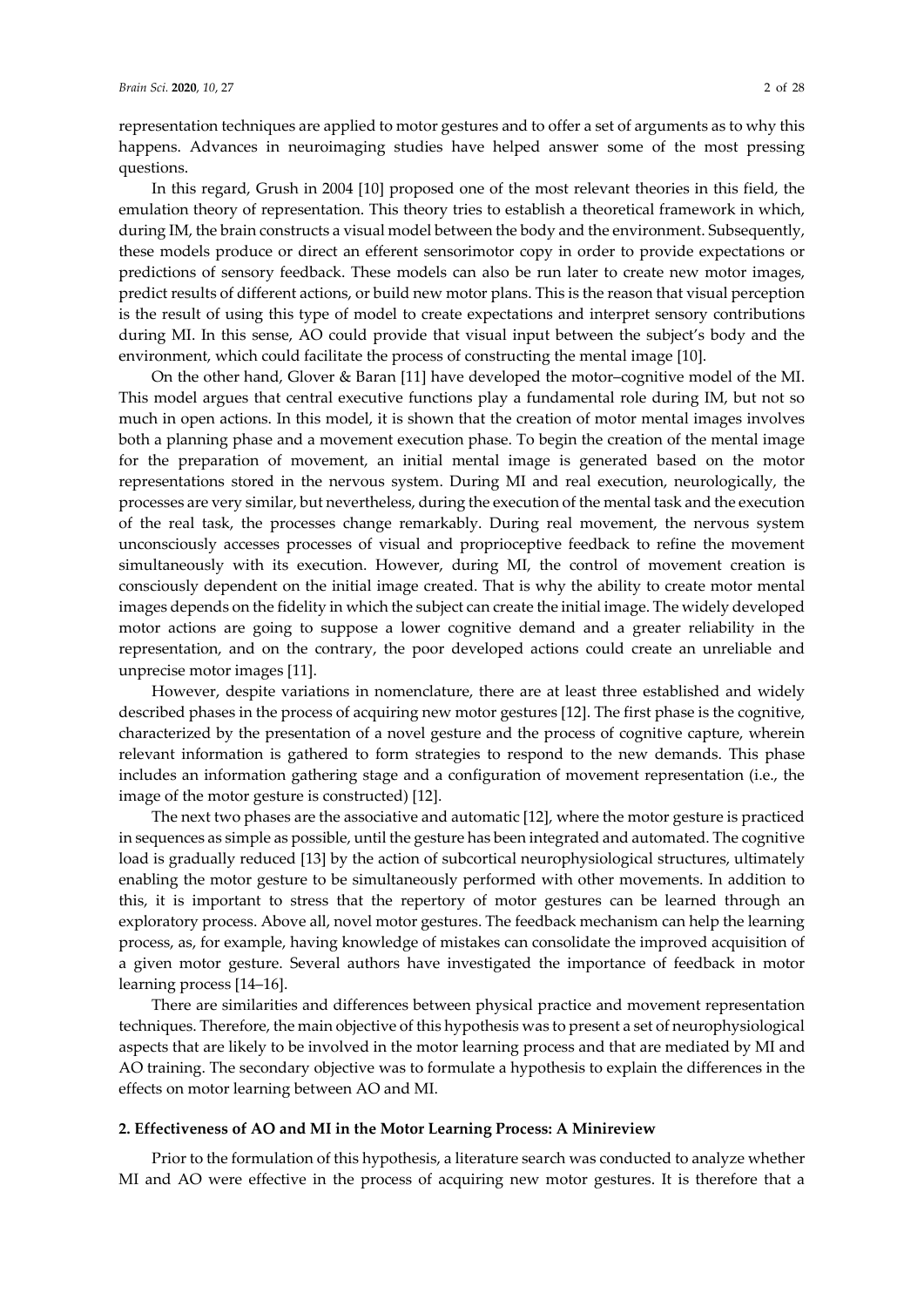minireview was carried out, which had as its main objective to see if both techniques of motion representation work in the process of motor learning.

Regarding the search strategy, the search for scientific articles was performed using PubMed (2014 to December 2019, 16th). The specific search strategy used for the database is shown below: (((((((((((("motor"[All Fields] OR "motor's"[All Fields]) OR "motoric"[All Fields]) OR "motorically"[All Fields]) OR "motorics"[All Fields]) OR "motoring"[All Fields]) OR "motorisation"[All Fields]) OR "motorised"[All Fields]) OR "motorization"[All Fields]) OR "motorized"[All Fields]) OR "motors"[All Fields]) AND (((("imageries"[All Fields] OR "imagery psychotherapy"[MeSH Terms]) OR ("imagery"[All Fields] AND "psychotherapy"[All Fields])) OR "imagery psychotherapy"[All Fields]) OR "imagery"[All Fields])) OR ((("action"[All Fields] OR "action's"[All Fields]) OR "actions"[All Fields]) AND ((((((((((((((((('observability"[All Fields] OR "observable"[All Fields]) OR "observables"[All Fields]) OR "observation"[MeSH Terms]) OR "observation"[All Fields]) OR "observe"[All Fields]) OR "observed"[All Fields]) OR "observer"[All Fields]) OR "observer's"[All Fields]) OR "observers"[All Fields]) OR "observes"[All Fields]) OR "observing"[All Fields]) OR "watchful waiting"[MeSH Terms]) OR ("watchful"[All Fields] AND "waiting"[All Fields])) OR "watchful waiting"[All Fields]) OR "observations"[All Fields]))) AND ((((((((((("motor"[All Fields] OR "motor's"[All Fields]) OR "motoric"[All Fields]) OR "motorically"[All Fields]) OR "motorics"[All Fields]) OR "motoring"[All Fields]) OR "motorisation"[All Fields]) OR "motorised"[All Fields]) OR "motorization"[All Fields]) OR "motorized"[All Fields]) OR "motors"[All Fields]) AND (((((("learning"[MeSH Terms] OR "learning"[All Fields]) OR "learn"[All Fields]) OR "learned"[All Fields]) OR "learning's"[All Fields]) OR "learnings"[All Fields]) OR "learns"[All Fields])). (Filters: Randomized Controlled Trials, from 2014–2019).

With respect to the inclusion criteria, the selection criteria used in this review were based on methodological and clinical factors, such as the population, intervention, control, outcomes, and study design (PICOS) [17] criteria as follows:

Population: both healthy subjects and patients with any type of clinical entity susceptible to motor learning. Intervention and control: the intervention must contain at least one of the two movement representation techniques (MI or AO) in isolation or in combination with physical practice. For comparison, any other intervention different from the movement representation techniques or physical practice in isolation. Outcomes: any variable with the objective of evaluating the learning or re-learning of motor gestures. Finally, the study design: randomized controlled trials were selected. Only studies published in the last five years were considered.

The assessment of the methodological quality of the studies was performed using the PEDro list [18]. The PEDro scale assesses the internal and external validity of a study and consists of 11 criteria: (1) specified study eligibility criteria, (2) random allocation of subjects, (3) concealed allocation, (4) measure of similarity between groups at baseline, (5) subject blinding, (6) therapist blinding, (7) assessor blinding, (8) fewer than 15% dropouts, (9) intention-to-treat analysis, (10) between-group statistical comparisons, and (11) point measures and variability data. Criteria (2)–(11) were used to calculate the PEDro score. The methodological criteria were scored as follows: yes (one point), no (zero points), or do not know (zero points). The PEDro score of each selected study provided an indicator of the methodological quality  $(9-10 =$  excellent;  $6-8 =$  good;  $4-5 =$  fair [18].

Two independent reviewers examined the quality of the studies selected using the same methods, and disagreements between reviewers were resolved by consensus including a third reviewer. The inter-rater reliability was determined using the Kappa coefficient, where >0.7 indicated a high level of agreement between assessors, between 0.5 and 0.7 indicated a moderate level of agreement, and <0.5 indicated a low level of agreement [19].

Regarding the results, Table 1 summarizes the results of the included studies. The total number of articles found was 21. Five studies addressed patients and 16 healthy subjects. Table 2 summarizes the methodological quality. The inter-rater reliability of the methodological quality assessment was high ( $k = 0.755$ ). With respect to the studies included, the average score was  $5.1 \pm 1.54$ . Six studies showed good quality and 15 showed fair quality.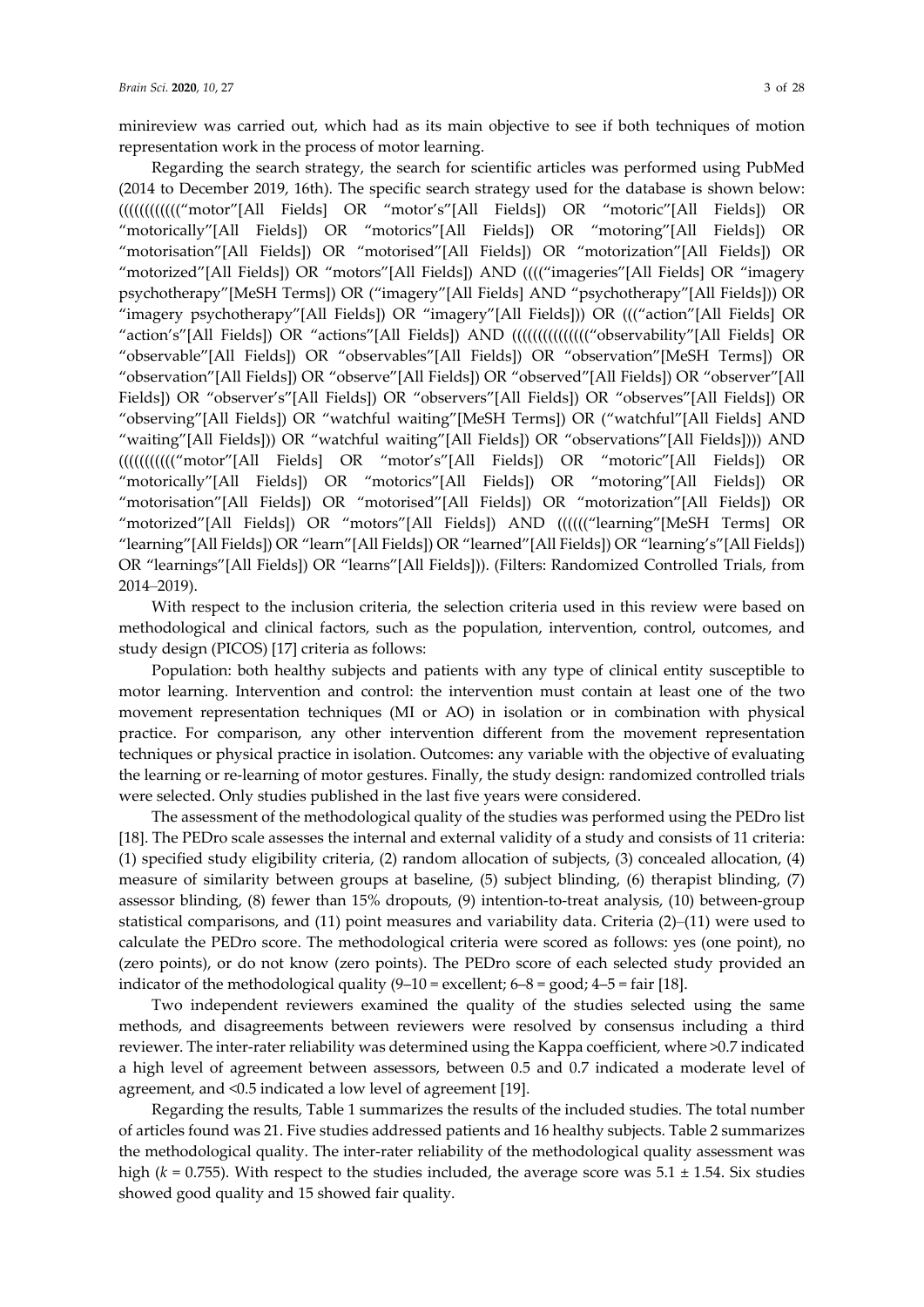To conclude this part of the manuscript, the studies of this minireview showed that movement representation techniques in both patients and healthy subjects improve the results of physical practice in isolation. Therefore, for the process of acquiring new motor gestures, physical practice should be combined with movement representation techniques to obtain better results.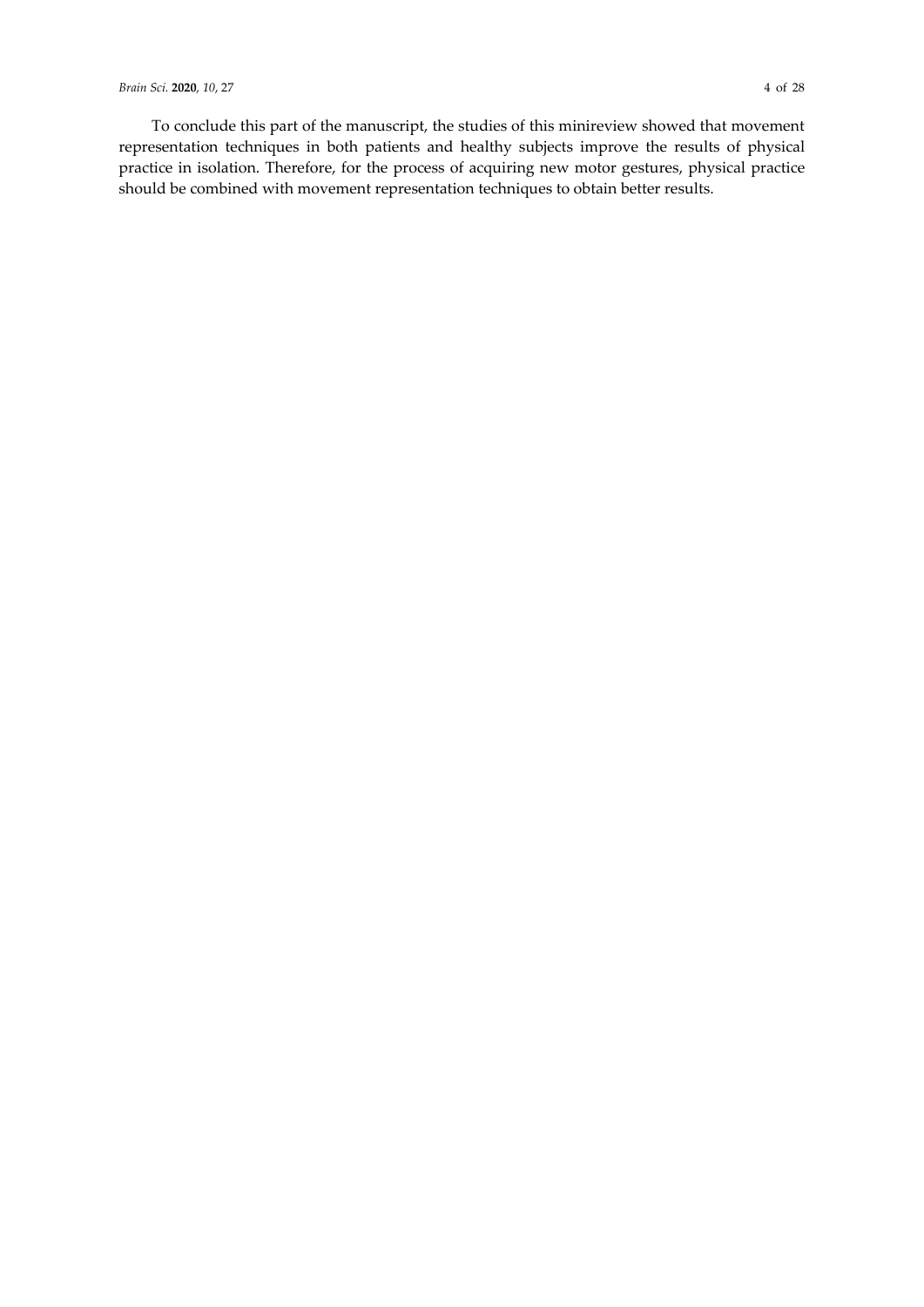| <b>Trial</b>                     | <b>Population (Patients)</b>                                                                                                                                                                                                                                                                                   | <b>Intervention Data and Target</b>                                                                                                                                                                             | <b>Results</b>                                                                                                                                                                                        |
|----------------------------------|----------------------------------------------------------------------------------------------------------------------------------------------------------------------------------------------------------------------------------------------------------------------------------------------------------------|-----------------------------------------------------------------------------------------------------------------------------------------------------------------------------------------------------------------|-------------------------------------------------------------------------------------------------------------------------------------------------------------------------------------------------------|
| Cabral-Sequeira et al. 2016 [20] | Adolescents with cerebral palsy:<br>11- to 16-year-old participants (mean<br>= 13.58 years), who suffered left ( $n =$<br>16) or right ( $n = 15$ ) mild<br>hemiparesis.                                                                                                                                       | EG:<br>Day 1: MI in isolation<br>Day 2: MI plus physical training on<br>motor learning an aiming task<br>CG:<br>Day 1: recreational activities<br>Day 2: physical training on motor<br>learning an aiming task. | MI increased motor learning as a<br>function of side hemiparesis in<br>comparison with a no MI<br>intervention.                                                                                       |
| Kumar et al. 2016 [21]           | Ambulant stroke subjects:<br>40 hemi paretic subjects (>3 months<br>post-stroke) who were ambulant<br>with good imagery ability.                                                                                                                                                                               | EG $(n = 20)$ :<br>task-oriented training group plus MI<br>$CG (n = 20):$<br>task-oriented training group<br>in paretic lower extremity muscles<br>strength and gait performance.                               | Additional task specific MI training<br>improves paretic muscle strength<br>and gait performance in ambulant<br>stroke patients.                                                                      |
| Keynen et al. 2018 [22]          | Stroke patients:<br>56 patients with a stroke (>3 months<br>ago), capacity to walk independently<br>with or without<br>a walking aid over 10 m (with a self-<br>selected gait speed <1.2 m/s), and<br>presence of hemiparesis<br>(indicated by a score of <100 on the<br>lower extremity part of the Motricity | AO group $(n = 20)$<br>Analogy instruction ( $n = 19$ )<br>Environmental group ( $n = 17$ )<br>To explore immediate changes in<br>walking performance when using<br>the three implicit learning.                | Analogy instructions and<br>environmental constraints can lead<br>to specific, immediate changes in the<br>walking performance and were in<br>general experienced as feasible by<br>the participants. |

## **Table 1.** Characteristics of the included studies.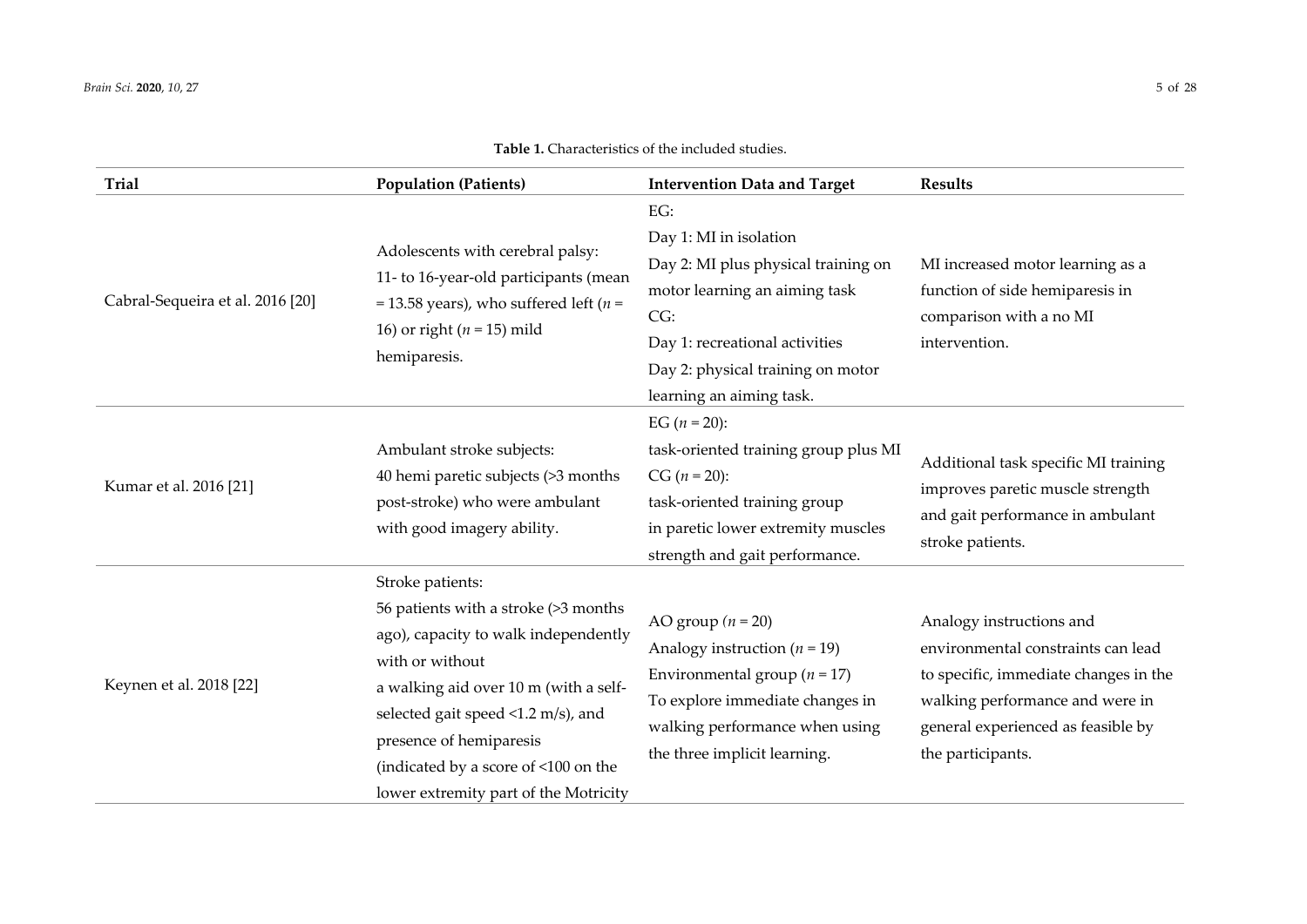| <b>Trial</b>               | <b>Population (Healthy Subjects)</b>      | <b>Intervention Data and Target</b>          | <b>Results</b>                        |
|----------------------------|-------------------------------------------|----------------------------------------------|---------------------------------------|
|                            |                                           | walk test, and Oxford knee score.            |                                       |
|                            |                                           | test, stair climbing test, six-minute        |                                       |
|                            |                                           | performance at the timed up and go           |                                       |
|                            |                                           | flexion during the swing phase,              |                                       |
|                            |                                           | Quadriceps strength, peak knee               |                                       |
|                            |                                           | isolation ( $n = 12$ ).                      | total knee arthroplasty.              |
|                            | aged from 65 to 75 years (70 $\pm$ 2.89). | CG: physical therapy program in              | in a small sample of patients with    |
| Moukarzel et al. 2019 [23] | $(n = 24)$ . Four men and 20 women        | functional exercises on stairs ( $n = 12$ ). | performance and functional recovery   |
|                            | Patients with total knee arthroplasty     | exercises, gait training, and                | MI showed effectiveness in gait       |
|                            |                                           | therapy, knee proprioceptive                 |                                       |
|                            |                                           | for quadriceps muscle, manual                |                                       |
|                            |                                           | combined with electrical stimulation         |                                       |
|                            |                                           | extremity strengthening exercises            |                                       |
|                            |                                           | program (progressive lower-                  |                                       |
|                            |                                           | EG: MI plus physical therapy                 |                                       |
|                            | nonspecific nature).                      | Motor control gestures acquisition.          | or verbal instruction.                |
|                            | three months; low back pain of            | $= 16$ ).                                    | better outcomes than tactile feedback |
| La Touche et al. 2019 [9]  | (low back pain for at least the prior     | CG: physical training in isolation ( $n$     | and controlled manner, obtaining      |
|                            | low back pain:                            | training $(n = 16)$                          | motor control task in an accurate     |
|                            | Patients with chronic non-specific        | Tactile feedback plus physical               | effective mode for developing the     |
|                            |                                           | MI plus physical training $(n = 16)$         | The MI strategy was the most          |
|                            | Fugl-Meyer assessment).                   |                                              |                                       |
|                            | extremity part of the Brunnstrom          |                                              |                                       |
|                            | Index and a score <34 on the lower        |                                              |                                       |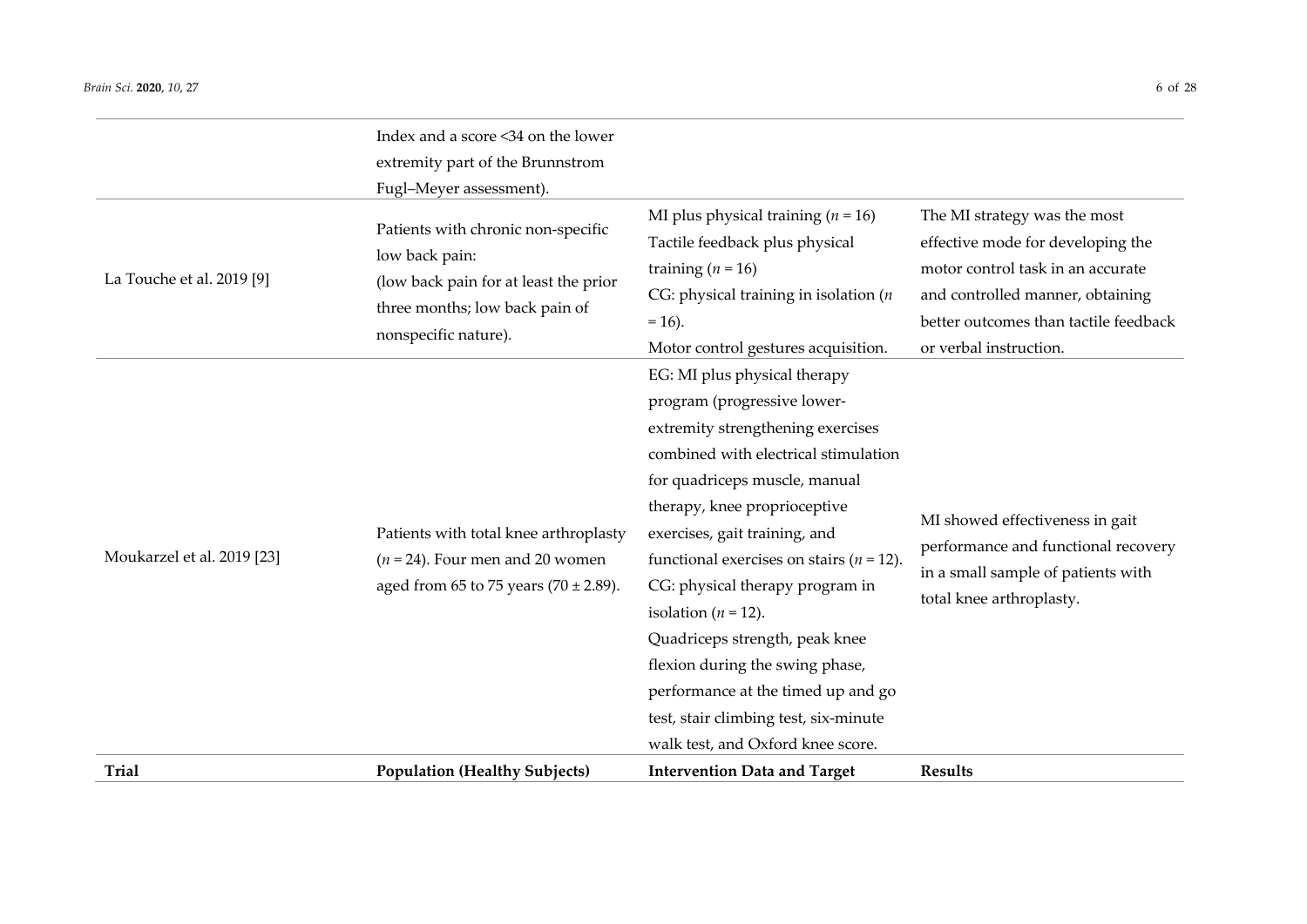| Cuenca-Martínez et al. 2019 [24] | HS ( $n = 45$ ). Fourteen men and 31<br>women aged from 18 to 65 years.                                                                                                                                                                                                                         | MI plus physical training program<br>for the lumbo-pelvic region ( $n = 15$ )<br>AO plus program for the lumbo-<br>pelvic $(n = 15)$<br>CG: physical training in isolation ( $n$<br>$= 15$ ).<br>Lumbo-pelvic motor control<br>gestures acquisition.                                                                                                                                                    | AO training caused faster changes in<br>lumbo-pelvic motor control<br>compared with the CG group. All<br>groups showed within-group<br>significant differences between pre-<br>and post-intervention. |
|----------------------------------|-------------------------------------------------------------------------------------------------------------------------------------------------------------------------------------------------------------------------------------------------------------------------------------------------|---------------------------------------------------------------------------------------------------------------------------------------------------------------------------------------------------------------------------------------------------------------------------------------------------------------------------------------------------------------------------------------------------------|-------------------------------------------------------------------------------------------------------------------------------------------------------------------------------------------------------|
| Bek et al. 2016 [25]             | $HS (n = 50).$<br>The imagery group ( $n = 18$ , 5 males)<br>had a mean age of<br>$19.4 \pm .98$ years, the attention group<br>$(n = 15, 2 \text{ males})$<br>had a mean age of $19.9 \pm 1.4$ years,<br>and the control group<br>$(n = 17, 1$ male) had a mean age of<br>$19.8 \pm 1.7$ years. | Two blocks of trials were completed,<br>and after the first block, participants<br>were instructed to imagine<br>performing the observed movement<br>(imagery group, $n = 18$ ) or attend<br>closely to the characteristics of the<br>movement (attention group, $n = 15$ ),<br>or received no further instructions<br>(control group, $n = 17$ ).<br>To improve imitation with imagery<br>or attention | Both attention and motor imagery<br>can increase the accuracy of<br>imitation and have implications for<br>motor learning and rehabilitation.                                                         |
| Sheahan et al. 2018 [26]         | HS ( $n = 58$ ). (36 females; $25.0 \pm 4.1$<br>years).                                                                                                                                                                                                                                         | Group 1: Follow through $(n = 8)$ ,<br>Group 2: Planning only $(n = 8)$ ,<br>Group 3: MI $(n = 16)$ ,<br>Group 4: No motor imagery $(n = 16)$ ,<br>Group 5: Motor imagery no fixation<br>$(n = 8)$ .                                                                                                                                                                                                    | Results showed that simply<br>imagining different future<br>movements could enable the<br>learning and expression of multiple<br>motor skills executed over the same<br>physical states.              |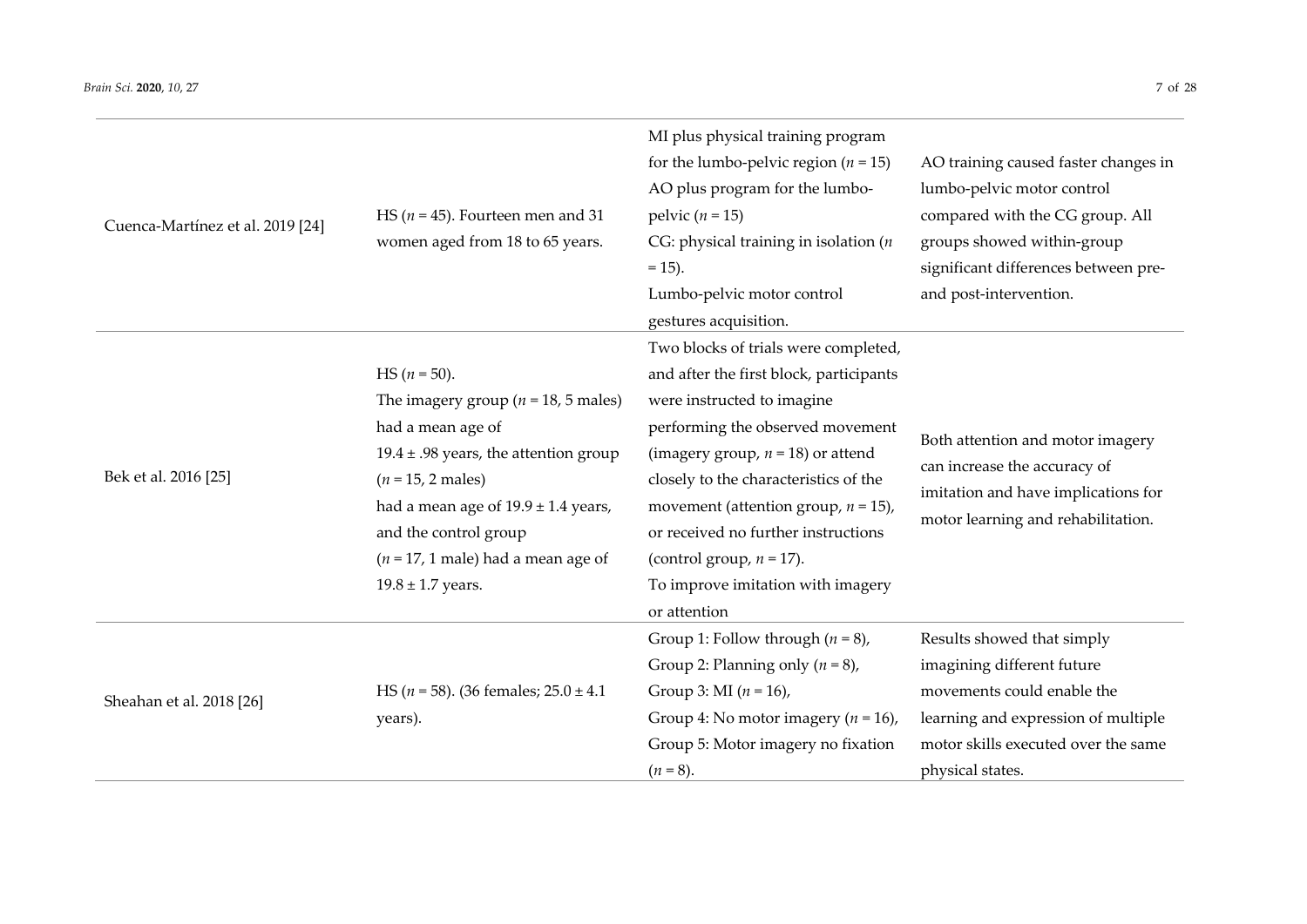|                                                                           |                                                                            | Motor gestures acquisition                                                                                                                                                                                                                                                                            | When subjects performed the<br>gesture and only imagined the<br>follow-through, substantial learning<br>occurred.                                                                                                                                                                                                                                  |
|---------------------------------------------------------------------------|----------------------------------------------------------------------------|-------------------------------------------------------------------------------------------------------------------------------------------------------------------------------------------------------------------------------------------------------------------------------------------------------|----------------------------------------------------------------------------------------------------------------------------------------------------------------------------------------------------------------------------------------------------------------------------------------------------------------------------------------------------|
| Dana & Gozalzadeh, 2017 [27]                                              | Young male HS ( $n = 36$ ) (15 to 18<br>years).                            | Internal MI plus physical practice $(n)$<br>$= 12$<br>External MI plus physical practice $(n)$<br>$= 12$<br>CG: no-imagery, mental math<br>exercise plus physical practice ( $n =$<br>12).<br>The performance accuracy of the<br>groups on the serve, forehand, and<br>backhand strokes was measured. | Results showed significant increases<br>in the performance accuracy of all<br>three tennis strokes in all three<br>groups, but serve accuracy in the<br>internal imagery group and<br>forehand accuracy in the external<br>imagery group showed greater<br>improvements, while backhand<br>accuracy was similarly improved in<br>all three groups. |
| Kim et al. 2017 [28]                                                      | HS $(n = 40)$ , novices.                                                   | Four groups:<br>Action observation training $(n = 10)$ ,<br>Motor imagery training $(n = 10)$ ,<br>Physical practice ( $n = 10$ ) and no<br>practice $(n = 10)$ .<br>Golf putting performance.                                                                                                        | Results showed that the accuracy of<br>the putting performance were<br>improved over time through the two<br>types of cognitive training (AO and<br>MI training).                                                                                                                                                                                  |
| Gonzalez-Rosa et al. 2014 [29]<br>males, mean age<br>$22.9 + 2.3$ years). | HS ( $n = 30$ ), non-athletes, right-<br>handed volunteers (17 females, 13 | Three groups:<br>AO watched a video of the task ( $n =$<br>9), MI had to imagine it ( $n = 12$ ), and<br>CG with a distracting computation<br>task $(n=9)$ .                                                                                                                                          | AO showed better learning<br>compared with MI, and also elicited<br>a stronger activity of the<br>sensorimotor cortex during training,<br>resulting in a lower amount of                                                                                                                                                                           |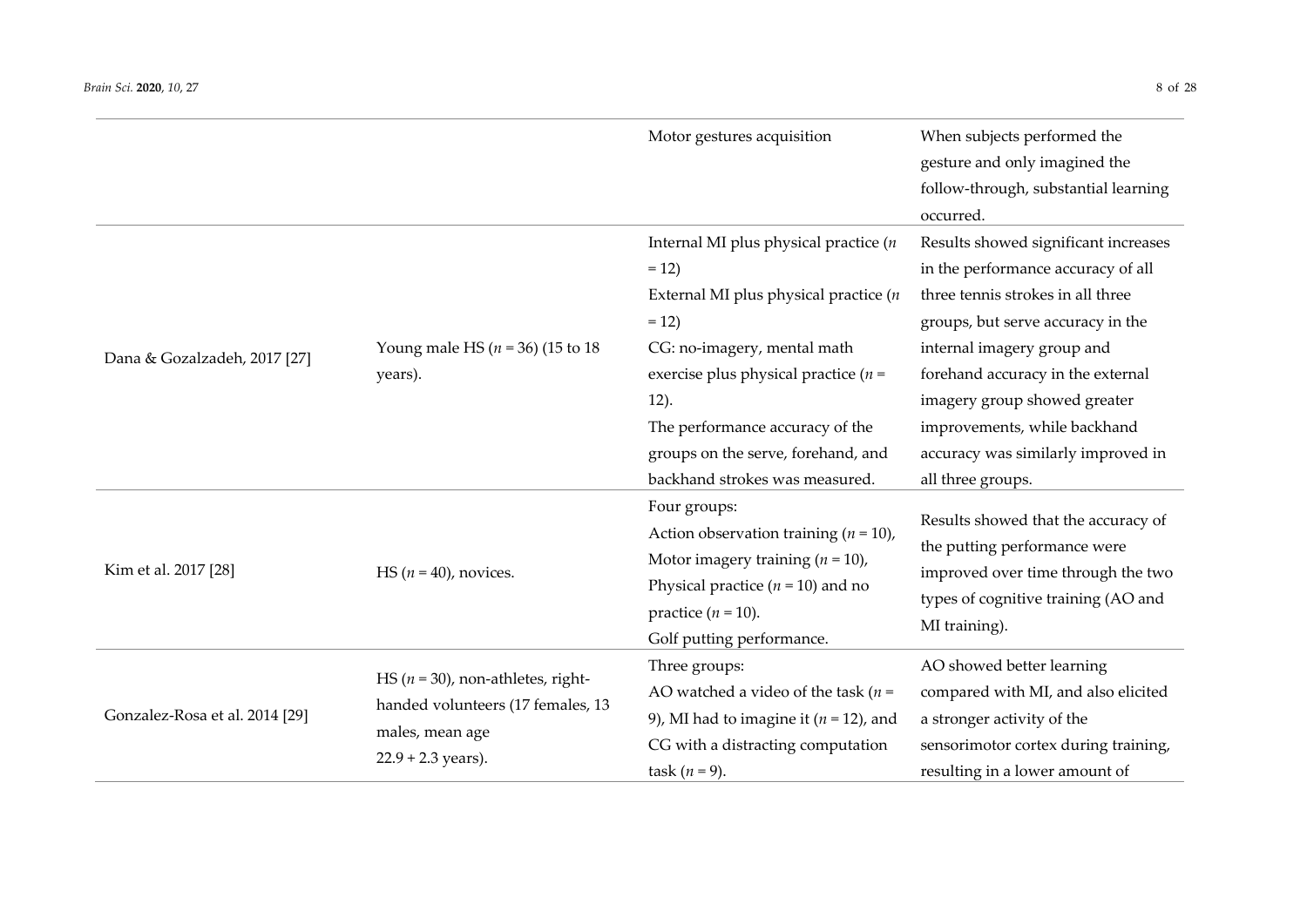|                                |                                                                  | Early learning of a complex four<br>limb, hand-foot coordination task,                                                                                                                                                    | cortical activation during task<br>execution.                                                                                                                                                                                                                                                                                                                                               |
|--------------------------------|------------------------------------------------------------------|---------------------------------------------------------------------------------------------------------------------------------------------------------------------------------------------------------------------------|---------------------------------------------------------------------------------------------------------------------------------------------------------------------------------------------------------------------------------------------------------------------------------------------------------------------------------------------------------------------------------------------|
|                                |                                                                  | and kinematic analysis.                                                                                                                                                                                                   | During AO, subjects appear to<br>process and collect sensory and<br>motor information relevant to action<br>in an effective and efficient manner,<br>which allowed them to apply a<br>series of decision making strategies<br>appropriate to defining which<br>movement sequence to perform, and<br>activating control processes such as<br>feed forward control during motor<br>execution. |
| Hidalgo-Pérez et al. 2015 [30] | HS ( $n = 40$ ) 24 men and 16 women<br>aged from 18 to 65 years. | Group 1: MI plus motor control<br>exercise ( $n = 20$ ),<br>Group 2: motor control exercise in<br>isolation ( $n = 20$ ).<br>Sensorimotor function of the<br>craniocervical region and the<br>cervical kinesthetic sense. | Combining MI with the motor<br>control exercise produced<br>statistically significant changes in<br>sensorimotor function variables of<br>the craniocervical region. Cervical<br>kinesthetic sense was not<br>significantly different between both<br>groups.                                                                                                                               |
| Ingram et al. 2016 [31]        | HS $(n = 102)$                                                   | Four groups:<br>MI or PP tested in either perceptual<br>(altering the sensory cue) or motor<br>(switching                                                                                                                 | Results suggested that MI-based<br>training relies on both perceptual<br>and motor learning, while PP-based                                                                                                                                                                                                                                                                                 |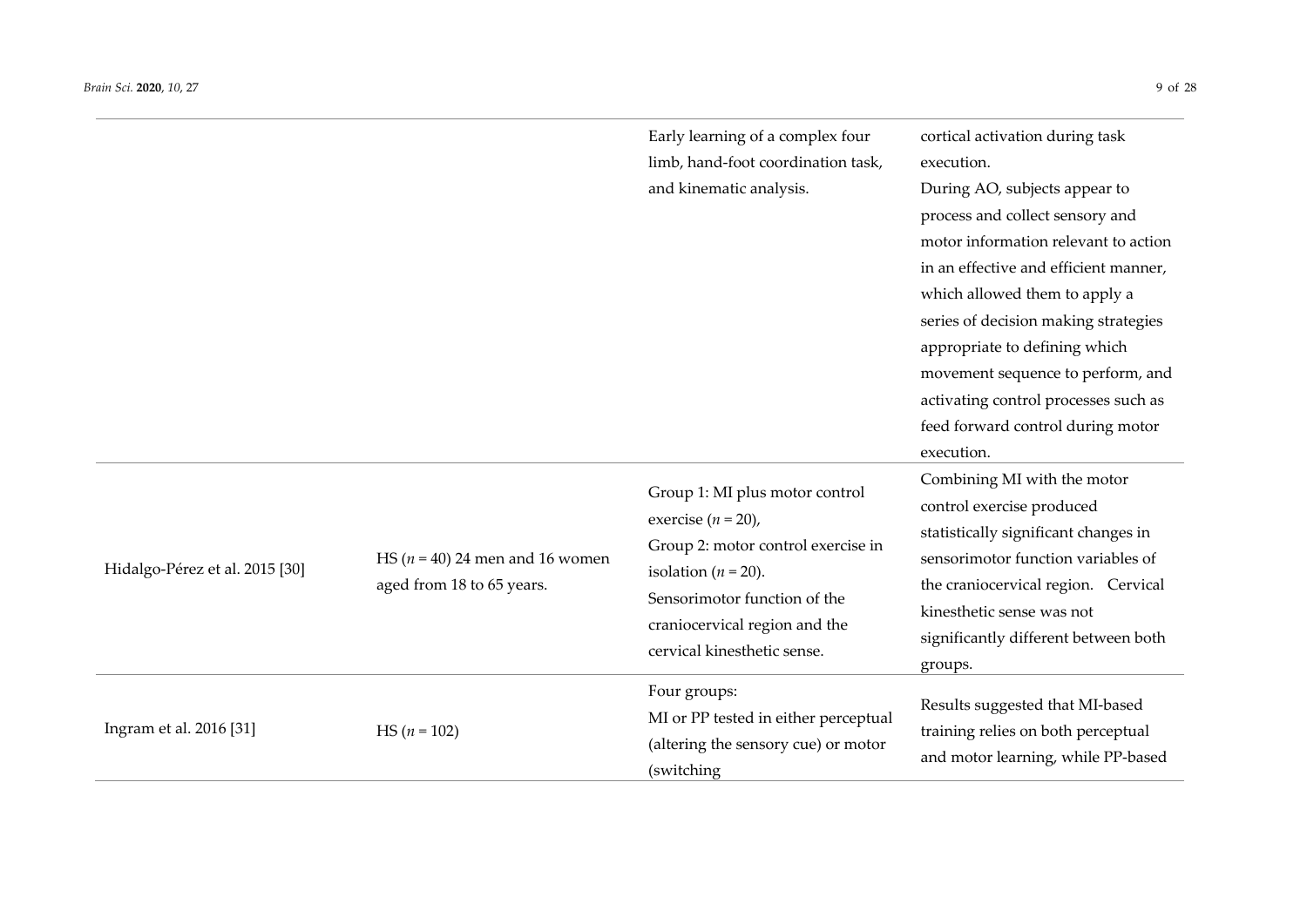|                               |                                         | the hand) transfer conditions ( $n =$     | training relied more on motor         |  |  |
|-------------------------------|-----------------------------------------|-------------------------------------------|---------------------------------------|--|--|
|                               |                                         | $60$ ).                                   | processes.                            |  |  |
|                               |                                         | CG ( $n = 42$ ) that did not perform a    |                                       |  |  |
|                               |                                         | transfer condition.                       |                                       |  |  |
|                               |                                         | Perceptual and motor learning             |                                       |  |  |
|                               |                                         | through reaction time.                    |                                       |  |  |
|                               |                                         | Three groups:                             |                                       |  |  |
|                               |                                         | Model- and self-observation ( $n = 15$ ), |                                       |  |  |
|                               |                                         | model-observation ( $n = 15$ ), and self- | Observation combining model and       |  |  |
| Nishizawa & Kimura, 2017 [32] | HS females ( $n = 45$ ) mean age        | observation ( $n = 15$ ).                 | self-observation exerted a positive   |  |  |
|                               | $20.4 + 1.7$ years).                    | Motor gesture learning through the        | effect on short-term                  |  |  |
|                               |                                         | acquisition of correct sports             | motor gesture learning.               |  |  |
|                               |                                         | movement.                                 |                                       |  |  |
|                               |                                         | Three groups:                             | Results indicated that the time taken |  |  |
|                               |                                         | Unskilled or skilled model                | for early phase learning of a finger  |  |  |
| Kawasaki et al. 2018 [33]     | Elderly HS ( $n = 36$ ) aged            | observation groups ( $n = 12$ )           | coordination skill was improved       |  |  |
|                               | 60 years or older (7 women and 29       | respectively), or the CG ( $n = 12$ ).    | when an unskilled model, rather       |  |  |
|                               | men, mean age = $70.5 \pm 6.19$ years). | Ball rotation performance (ball           | than a skilled model, was used for    |  |  |
|                               |                                         | rotation speed).                          | AO combined with MI training.         |  |  |
|                               |                                         |                                           | The magnitude of the learning did     |  |  |
|                               | HS ( $n = 64$ ) right-handed            | Two groups:                               | not differ between groups. It is      |  |  |
| Kraeutner et al. 2016 [34]    |                                         | MI in isolation ( $n = 31$ )              | suggested that MI and physical        |  |  |
|                               | participants (42 female, 22.1 ± 5.3     | Physical practice $(n = 33)$              | practice are equally effective in     |  |  |
|                               | years).                                 | Implicit sequence learning task.          | facilitating implicit sequence        |  |  |
|                               |                                         |                                           | learning.                             |  |  |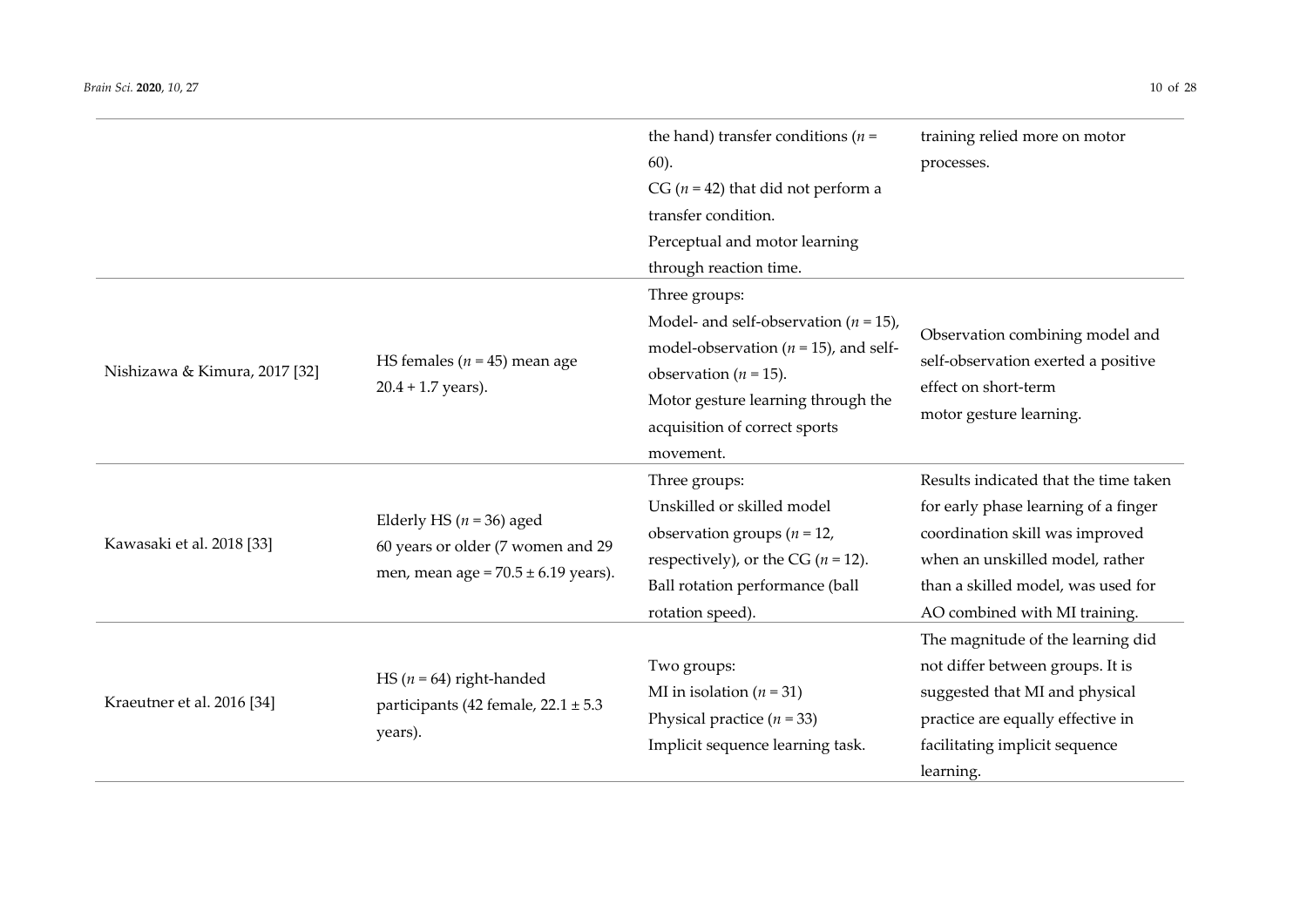| Kraeutner et al. 2017 [35]                    | HS ( $n = 72$ ) Right-handed subjects<br>(49 females, $23.8 \pm 7.2$ years)     | Four conditions of MI-based<br>practice:<br>4 training blocks with a high (4-<br>High) or low (4-Low) sequence to<br>noise ratio, or 2 training blocks with<br>a high (2-High) or low (2-Low)<br>sequence to noise ratio.<br>Implicit sequence learning task.                  | Results showed that the extent to<br>which implicit sequence learning<br>occurs through MI is impacted by<br>manipulations to entire training time<br>and the sequence to noise ratio. In<br>addition, results showed that the<br>extent of implicit sequence learning<br>occurring through MI is a function of<br>exposure, indicating that like<br>physical practice, the cognitive<br>mechanisms of MI-based implicit<br>sequence learning rely on the<br>formation of stimulus response<br>associations. |
|-----------------------------------------------|---------------------------------------------------------------------------------|--------------------------------------------------------------------------------------------------------------------------------------------------------------------------------------------------------------------------------------------------------------------------------|--------------------------------------------------------------------------------------------------------------------------------------------------------------------------------------------------------------------------------------------------------------------------------------------------------------------------------------------------------------------------------------------------------------------------------------------------------------------------------------------------------------|
| Lagravinese et al. 2016 [36]<br>$HS (n = 25)$ |                                                                                 | (AO) training: subjects were exposed<br>to the observation of a video<br>showing finger tapping movements<br>executed at 3 Hz, a frequency higher<br>than the spontaneous one (2 Hz) for<br>four consecutive days.<br>The changes in motor performance<br>and motor resonance. | Results showed that multiple<br>sessions of AO training induced a<br>shift of the speed of execution of<br>finger tapping movements toward<br>the observed one and a change in<br>motor resonance.                                                                                                                                                                                                                                                                                                           |
| Lei et al. 2016 [37]                          | HS ( $n = 47$ ) right-handed individuals<br>(23 men, 17 women), aged from 18 to | Five conditions:                                                                                                                                                                                                                                                               | Results showed an improvement in<br>visuomotor adaptation following the                                                                                                                                                                                                                                                                                                                                                                                                                                      |

(23 men, 17 women), aged from 18 to Five conditions:

30 years.

| visuomotor adaptation following the |
|-------------------------------------|
| action observation, as compared     |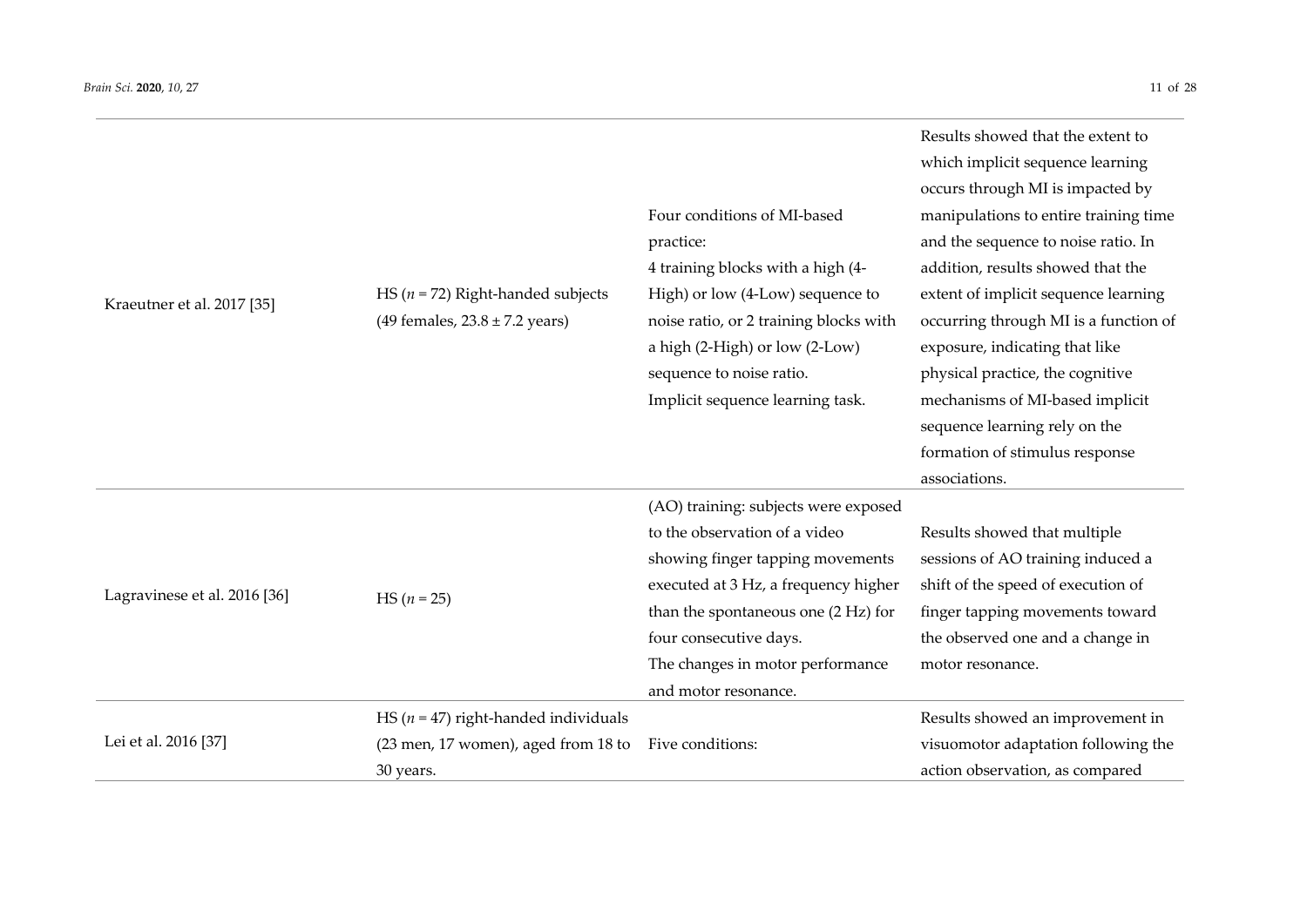Salfi et al. 2019 [38]

|                                                                          | - AO, in which the subjects watched<br>a video of a model who adapted to a<br>novel visuomotor rotation<br>- Proprioceptive training, in which<br>the subject's arm was moved<br>passively to target locations that<br>were associated with desired<br>trajectories<br>- Combined training, in which the<br>subjects watched the video of a<br>model during a half of the session<br>and experienced passive movements<br>during the other half<br>- Active training, in which the<br>subjects adapted actively to the<br>rotation<br>- A control condition, in which the<br>subjects did not perform any task. | with the adaptation performed by<br>the individuals who were naïve to<br>the given visuomotor rotation                              |
|--------------------------------------------------------------------------|-----------------------------------------------------------------------------------------------------------------------------------------------------------------------------------------------------------------------------------------------------------------------------------------------------------------------------------------------------------------------------------------------------------------------------------------------------------------------------------------------------------------------------------------------------------------------------------------------------------------|-------------------------------------------------------------------------------------------------------------------------------------|
| HS $(n = 39)$<br>(aged $24.9 \pm 3.0$ years; range, 20-34;<br>18 males). | MI and Targeted memory<br>reactivation.<br>Four conditions:<br>- MI in isolation<br>- MI with an incompatible sound                                                                                                                                                                                                                                                                                                                                                                                                                                                                                             | The combination of MI and targeted<br>memory reactivation showed the<br>largest early performance<br>improvement, as indexed by the |

stimulation

- AO

combined measure of speed and

accuracy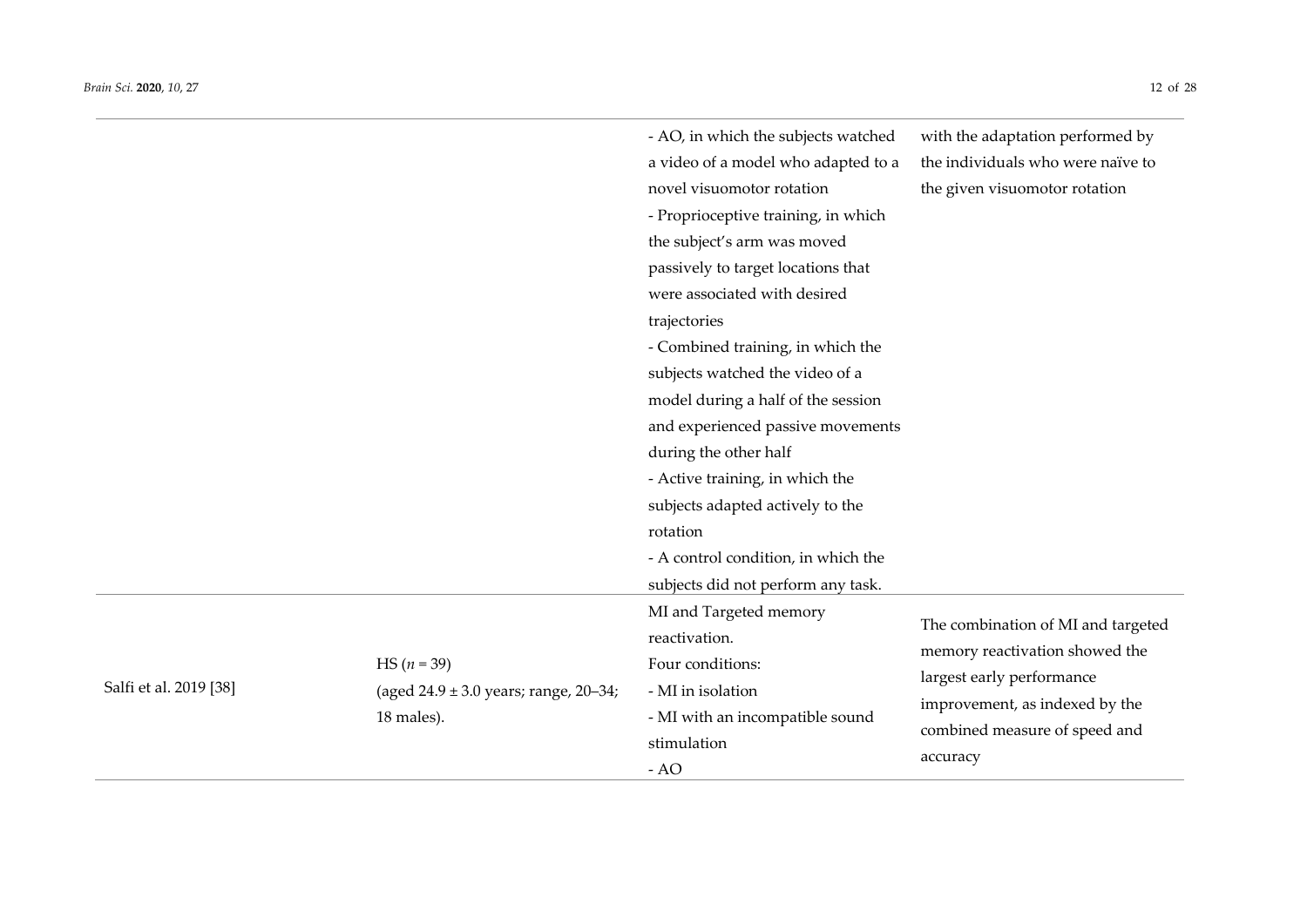|                                |                                                                  | - Auditory targeted memory                                                                                                                             |                                                                                                                                                                                                         |
|--------------------------------|------------------------------------------------------------------|--------------------------------------------------------------------------------------------------------------------------------------------------------|---------------------------------------------------------------------------------------------------------------------------------------------------------------------------------------------------------|
|                                |                                                                  | reactivation during AO                                                                                                                                 |                                                                                                                                                                                                         |
|                                |                                                                  | To assess the influence on                                                                                                                             |                                                                                                                                                                                                         |
|                                |                                                                  | performance on a sequential finger                                                                                                                     |                                                                                                                                                                                                         |
|                                |                                                                  | tapping task of an auditory targeted                                                                                                                   |                                                                                                                                                                                                         |
|                                |                                                                  | memory reactivation during MI                                                                                                                          |                                                                                                                                                                                                         |
|                                |                                                                  | practice.                                                                                                                                              |                                                                                                                                                                                                         |
| Sobierajewicz et al. 2016 [39] | $HS (n = 24)$<br>6 males and 18 females range 21 to<br>28 years. | After an informative cue, a response<br>sequence had either to be executed,<br>imagined, or withheld.<br>The learning of a fine hand motor<br>gesture. | Both physical condition and MI<br>condition improved the response<br>time and accuracy although the<br>effect of motor learning by motor<br>imagery was smaller than the effect<br>of physical practice |

EG: experimental group, CG: control group, MI: motor imagery; AO: action observation; HS: healthy subjects, PP: physical practice.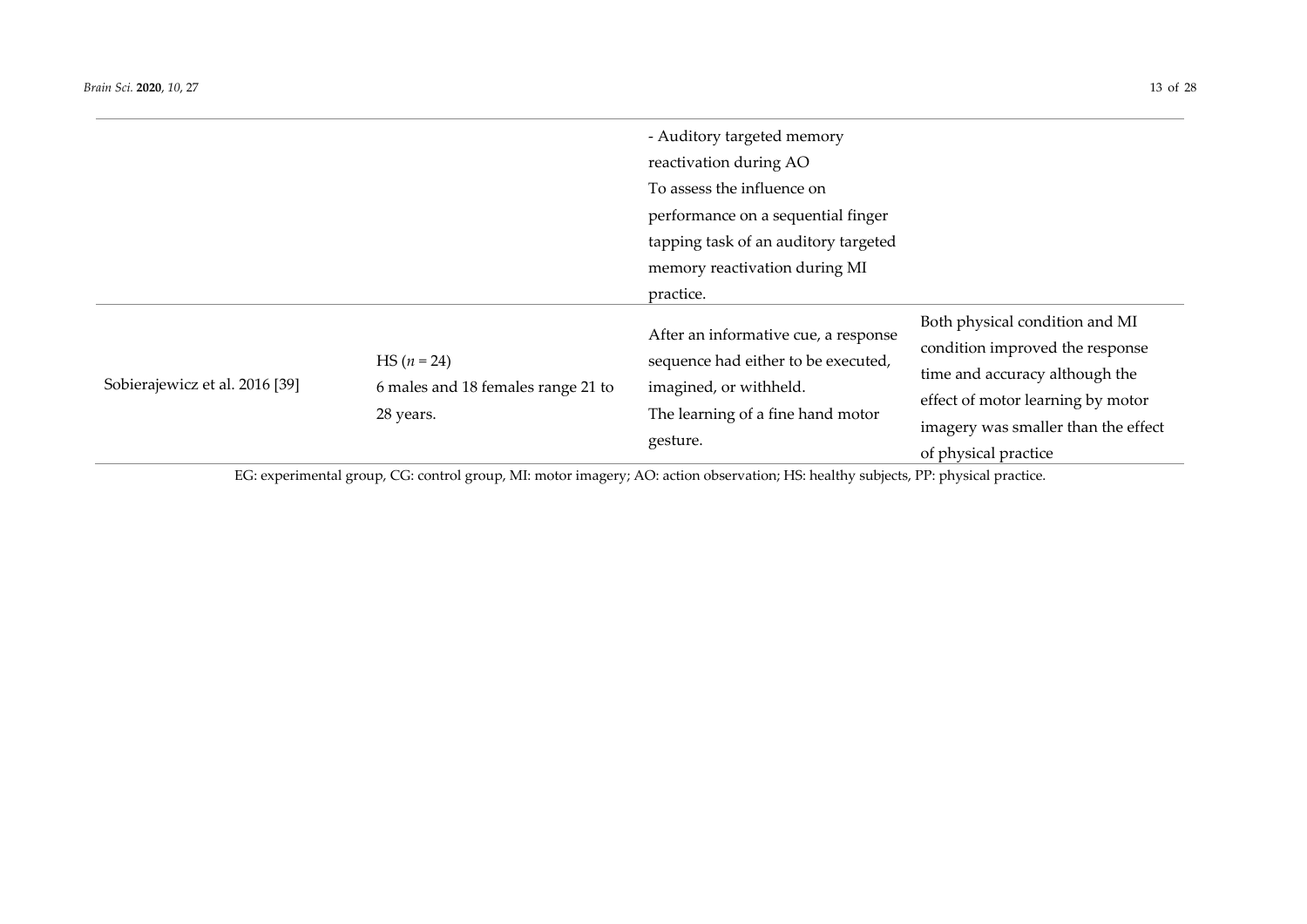| Items                            |                |                  |                  |                  |                  |                  |                  |                  |                  |                  |                  |              |
|----------------------------------|----------------|------------------|------------------|------------------|------------------|------------------|------------------|------------------|------------------|------------------|------------------|--------------|
|                                  | $\mathbf{1}$   | $\overline{2}$   | 3                | $\boldsymbol{4}$ | $\overline{5}$   | 6                | 7                | 8                | 9                | 10               | 11               | <b>Total</b> |
| Cabral-Sequeira et al. 2016 [20] | $\ddagger$     | $\mathbf{1}$     | $\boldsymbol{0}$ | $\mathbf{1}$     | $\boldsymbol{0}$ | $\boldsymbol{0}$ | $\boldsymbol{0}$ | $\mathbf{1}$     | $\boldsymbol{0}$ | $\mathbf{1}$     | $\mathbf{1}$     | 5            |
| Kumar et al. 2016 [21]           | $\ddagger$     | $\mathbf{1}$     | $\mathbf{1}$     | $\mathbf{1}$     | $\theta$         | $\theta$         | $\mathbf{1}$     | $\mathbf{1}$     | $\mathbf{0}$     | $\mathbf{1}$     | $\mathbf{1}$     | 7            |
| Keynen et al. 2018 [22]          | $\overline{1}$ | $\mathbf{1}$     | $\mathbf{1}$     | $\mathbf{1}$     | $\boldsymbol{0}$ | $\boldsymbol{0}$ | $\boldsymbol{0}$ | $\mathbf{1}$     | $\boldsymbol{0}$ | $\boldsymbol{0}$ | $\mathbf{1}$     | 5            |
| La Touche et al. 2019 [9]        | $\ddagger$     | $\mathbf{1}$     | $\mathbf{1}$     | $\mathbf{1}$     | $\mathbf{1}$     | $\boldsymbol{0}$ | $\mathbf{1}$     | $\mathbf{1}$     | $\boldsymbol{0}$ | $\mathbf{1}$     | $\mathbf{1}$     | 8            |
| Moukarzel et al. 2019 [23]       | $\ddagger$     | $\mathbf{1}$     | $\boldsymbol{0}$ | $\mathbf{1}$     | $\mathbf{1}$     | $\boldsymbol{0}$ | $\mathbf{1}$     | $\mathbf{1}$     | $\boldsymbol{0}$ | $\mathbf{1}$     | $\mathbf{1}$     | 7            |
| Cuenca-Martínez et al. 2019 [24] | $\ddagger$     | $\mathbf{1}$     | $\mathbf{1}$     | $\mathbf{1}$     | $\mathbf{1}$     | $\mathbf{0}$     | $\mathbf{1}$     | $\mathbf{1}$     | $\mathbf{0}$     | $\mathbf{1}$     | $\mathbf{1}$     | 8            |
| Bek et al. 2016 [25]             | $\ddagger$     | $\mathbf{1}$     | $\boldsymbol{0}$ | $\mathbf{1}$     | $\boldsymbol{0}$ | $\boldsymbol{0}$ | $\boldsymbol{0}$ | $\mathbf{1}$     | $\boldsymbol{0}$ | $\mathbf{1}$     | $\mathbf{1}$     | 5            |
| Sheahan et al. 2018 [26]         | $\ddagger$     | $\boldsymbol{0}$ | $\overline{0}$   | $\mathbf{1}$     | $\boldsymbol{0}$ | $\boldsymbol{0}$ | $\boldsymbol{0}$ | $\mathbf{1}$     | $\boldsymbol{0}$ | $\mathbf{1}$     | $\mathbf{1}$     | 4            |
| Dana & Gozalzadeh 2017 [27]      | 1              | $\boldsymbol{0}$ | $\boldsymbol{0}$ | $\boldsymbol{0}$ | $\boldsymbol{0}$ | $\boldsymbol{0}$ | $\boldsymbol{0}$ | $\mathbf{1}$     | $\boldsymbol{0}$ | $\mathbf{1}$     | $\mathbf 1$      | 3            |
| Kim et al. 2017 [28]             | $\ddagger$     | $\mathbf{1}$     | $\boldsymbol{0}$ | $\mathbf{1}$     | $\boldsymbol{0}$ | $\boldsymbol{0}$ | $\boldsymbol{0}$ | $\mathbf{1}$     | $\boldsymbol{0}$ | $\mathbf 1$      | $\mathbf{1}$     | 5            |
| González-Rosa et al. 2014 [29]   | $\ddagger$     | $\mathbf{1}$     | $\boldsymbol{0}$ | $\mathbf{1}$     | $\boldsymbol{0}$ | $\boldsymbol{0}$ | $\boldsymbol{0}$ | $\mathbf{1}$     | $\boldsymbol{0}$ | $\mathbf{1}$     | $\mathbf{1}$     | 5            |
| Hidalgo-Pérez et al. 2015 [30]   | $\ddagger$     | $\mathbf{1}$     | $\mathbf{1}$     | $\mathbf{1}$     | $\boldsymbol{0}$ | $\boldsymbol{0}$ | $\mathbf{1}$     | $\mathbf{1}$     | $\boldsymbol{0}$ | $\mathbf{1}$     | $\mathbf{1}$     | 7            |
| Ingram et al. 2016 [31]          | $\overline{1}$ | $\mathbf{1}$     | $\overline{0}$   | $\mathbf{1}$     | $\theta$         | $\theta$         | $\theta$         | $\mathbf{1}$     | $\theta$         | $\mathbf{1}$     | $\mathbf{1}$     | 5            |
| Nishizawa & Kimura, 2017 [32]    | $\ddagger$     | $\mathbf{1}$     | $\boldsymbol{0}$ | $\mathbf 1$      | $\boldsymbol{0}$ | $\boldsymbol{0}$ | $\boldsymbol{0}$ | $\mathbf{1}$     | $\mathbf{0}$     | $\mathbf{1}$     | $\boldsymbol{0}$ | 4            |
| Kawasaki et al. 2018 [33]        | $\ddagger$     | $\mathbf{1}$     | $\mathbf{1}$     | $\mathbf{1}$     | $\boldsymbol{0}$ | $\boldsymbol{0}$ | $\boldsymbol{0}$ | $\mathbf{1}$     | $\boldsymbol{0}$ | $\mathbf{1}$     | $\mathbf{1}$     | 6            |
| Kraeutner et al. 2016 [34]       | $\ddagger$     | $\mathbf{1}$     | $\overline{0}$   | $\boldsymbol{0}$ | $\boldsymbol{0}$ | $\boldsymbol{0}$ | $\boldsymbol{0}$ | $\boldsymbol{0}$ | $\boldsymbol{0}$ | $\mathbf{1}$     | $\mathbf{1}$     | 4            |
| Kraeutner et al. 2017 [35]       | $\ddagger$     | $\mathbf{1}$     | $\boldsymbol{0}$ | $\mathbf{1}$     | $\theta$         | $\theta$         | $\theta$         | $\mathbf{0}$     | $\boldsymbol{0}$ | $\mathbf{1}$     | $\mathbf{1}$     | 4            |
| Lagravinese et al. 2016 [36]     | $\ddagger$     | $\boldsymbol{0}$ | $\boldsymbol{0}$ | $\mathbf 1$      | $\mathbf 1$      | $\boldsymbol{0}$ | $\boldsymbol{0}$ | $\mathbf 1$      | $\boldsymbol{0}$ | $\mathbf 1$      | $\mathbf{1}$     | 5            |
| Lei et al. 2016 [37]             | $\overline{1}$ | $\boldsymbol{0}$ | $\boldsymbol{0}$ | $\mathbf{1}$     | $\boldsymbol{0}$ | $\boldsymbol{0}$ | $\boldsymbol{0}$ | $\mathbf{1}$     | $\boldsymbol{0}$ | $\mathbf{1}$     | $\boldsymbol{0}$ | 3            |

**Table 2.** Assessment of the studies quality based on the PEDro scale.

1: subject choice criteria are specified; 2: random assignment of subjects to groups; 3: hidden assignment; 4: groups were similar at baseline; 5: all subjects were blinded; 6: all therapists were blinded; 7: all evaluators were blinded; 8: measures of at least one of the key outcomes were obtained from more than 85% of baseline subjects; 9: intention-to-treat analysis was performed; 10: results from statistical comparisons between groups were reported for at least one key outcome; 11: the study provides point and variability measures for at least one key outcome.

Salfi et al. 2019 [38]  $\qquad \qquad$  4 0 0 1 0 0 0 0 1 0 1 1 4

Sobierajewicz et al. 2016 [39]  $\qquad 4 \qquad 0 \qquad 0 \qquad 1 \qquad 0 \qquad 0 \qquad 0 \qquad 0 \qquad 0 \qquad 1 \qquad 1 \qquad 3$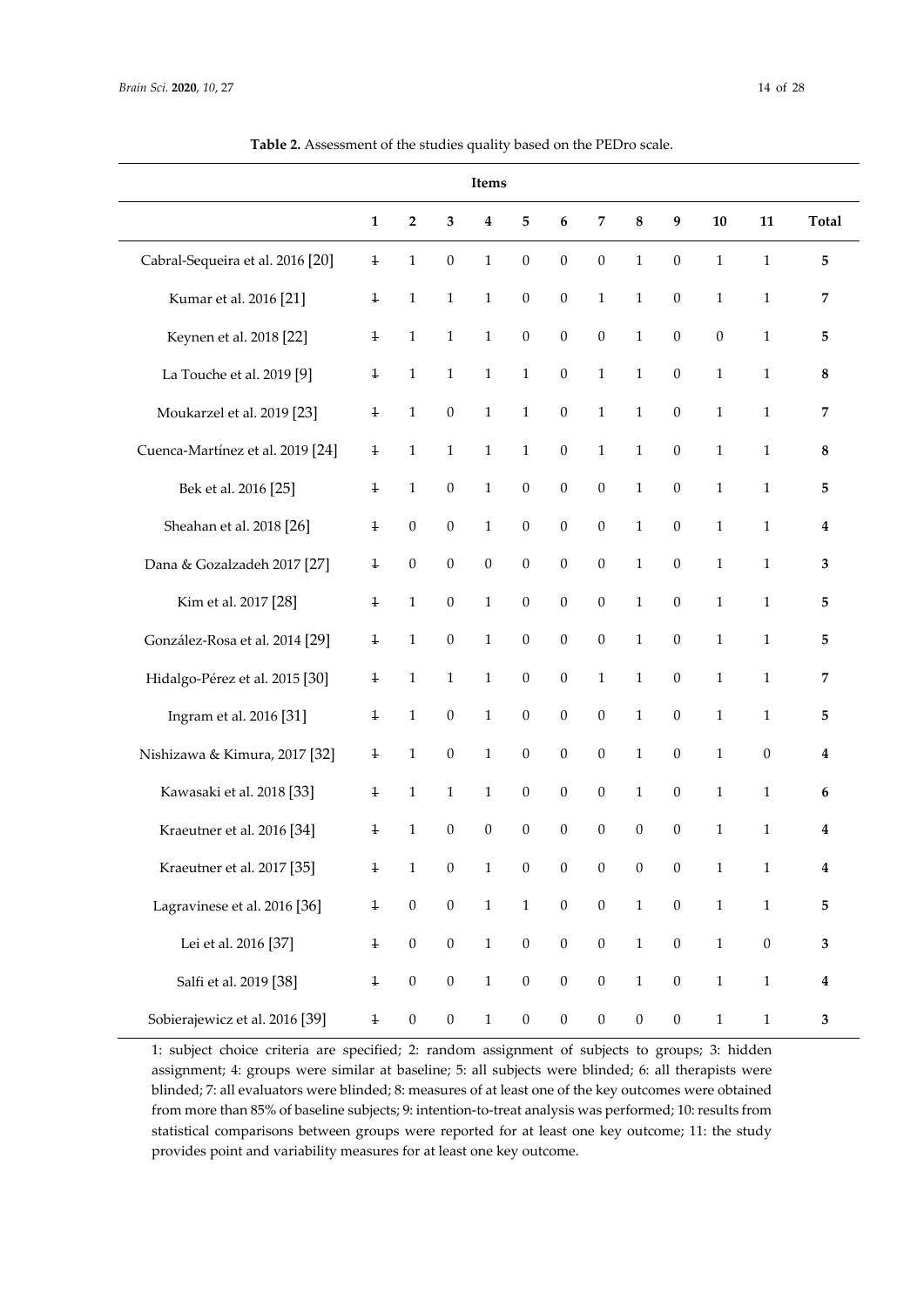## **3. Hypothesis**

On the basis of the available body of evidence, we formulated a neurophysiological hypothesis regarding the potential role of movement representation techniques in the motor learning process. The components of this hypothesis are presented below.

#### *3.1. Shared Neurophysiological Activity*

There is congruence between the activity of the functional neuroanatomical networks of the cortical and subcortical areas related to the planning, execution, adjustment, and automation of real movement practice and the activity that occurs during mental movement representation. This process appears to be mediated by a common neural substrate.

#### *3.2. Magnitude of Brain Activity*

Greater neurophysiological congruence in sensorimotor networks results in greater learning than when lesser neurophysiological congruence has occurred. A greater magnitude of neurophysiological activity, produced through movement representation, would thus lead to greater motor learning compared with lower magnitude brain activity.

## *3.3. Influence of Variables Related to Movement Representation*

The magnitude of the neurophysiological activation of cortical–subcortical sensorimotor networks related to movement planning, adjustment, and execution might be modulated by the influence of certain key variables. Our hypothesis is that MI is more susceptible than AO to the influence of these key variables, owing to the inherent characteristics of the motor image construction process.

In our hypothesis, there are four domains into which we can classify these key variables: the physical domain, the cognitive–evaluator domain, the motivational–emotional domain, and the direct modulation domain of the motor representation. Table 3 summarizes the main characteristics of these variables and their estimated effect on AO and MI.

We also propose a categorization system related to the influence of these variables on the process of movement representation. The primary variables are the direct modulation factors because they act directly on the process of live movement representation. Cognitive and physical variables could influence the direct modulation variables and the motor learning process. For example, physical activity levels could increase to generate more experience and thereby facilitate the generation of motor images. This process would also improve the understanding of the motor gesture, thereby facilitating the ability to perform the mental representation of movement. Motivational–emotional variables could influence all of these variables at all steps in the process. The visual information can help the creation of the motor representation and the set of direct modulation variables, as it can facilitate this process. This has been demonstrated in multiple studies [40–43]. The creation of the motor representation provokes a neurophysiological activation qualitatively similar to that occurring during physical practice. This has even been shown with neurovegetative activity [44]. The result of this process is the generation of mnemonic representations of movements as a prerequisite to motor learning. Figure 1 graphically represents this categorization system.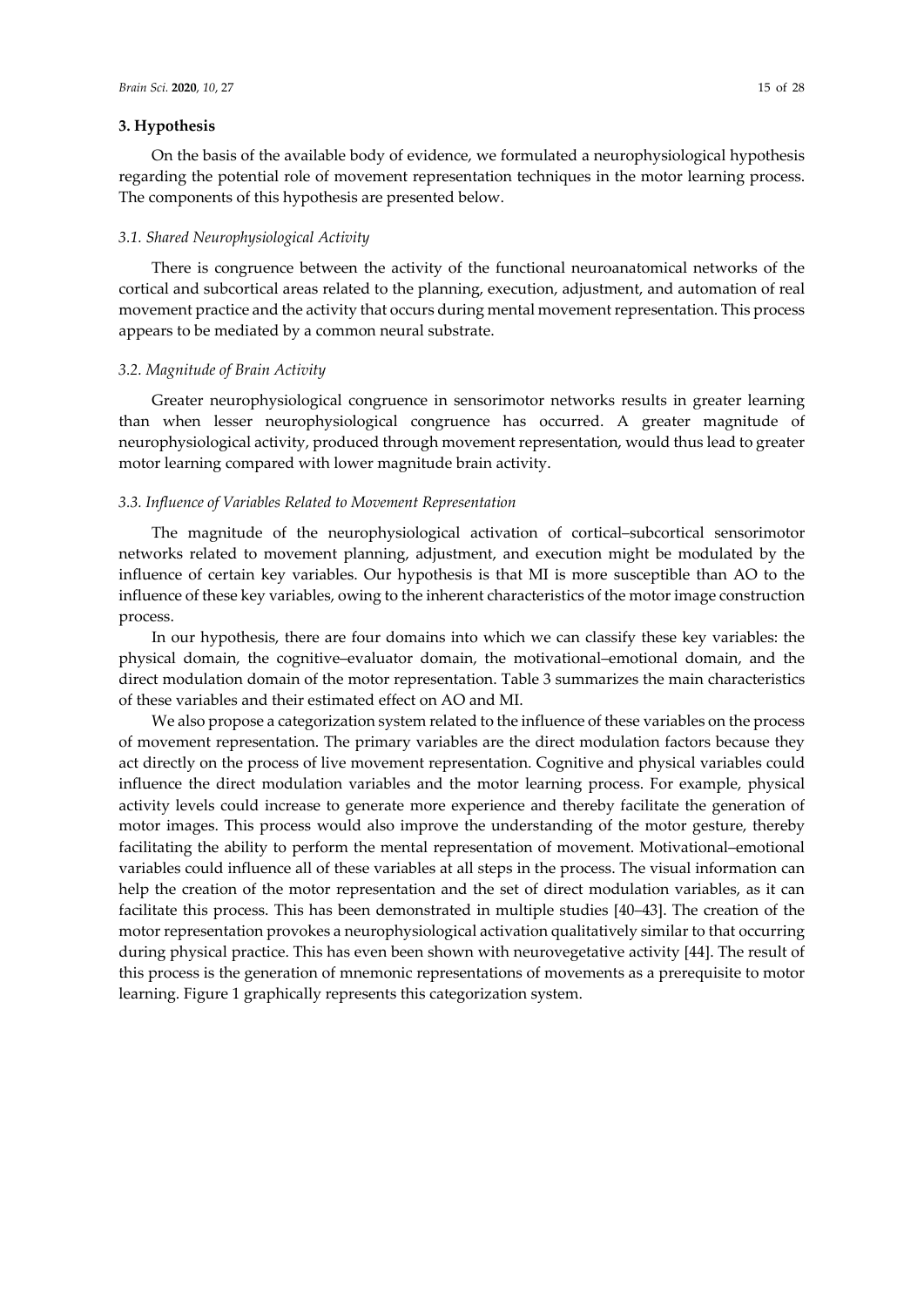| Domain                              | Variables                                                    | Influence                                                                                                                                                                                                                         |
|-------------------------------------|--------------------------------------------------------------|-----------------------------------------------------------------------------------------------------------------------------------------------------------------------------------------------------------------------------------|
| Physical<br>$MI$ ***<br>$AO*$       | - Levels of physical<br>activity                             | - Greater physical activity levels might<br>generate greater facility in constructing the<br>movement due to the experience,<br>development, and elaboration of habitual<br>motor schemes.                                        |
|                                     | - Perceived of<br>mental fatigue                             | - The presence of high fatigue levels can<br>affect attention, thereby limiting the brain's<br>construction of movement.                                                                                                          |
|                                     | - Disturbances in<br>sensorimotor<br>integration             | - The presence of somatosensory<br>disturbances can generate aberrant<br>sensorimotor schemes that could affect the<br>movement's construction, thereby leading<br>to a decreased ability to generate motor<br>images.            |
| Cognitive-<br>Evaluator<br>$MI$ *** | - Understanding<br>motor gestures and<br>verbal instructions | - Understanding movements that are not<br>physically elaborated can improve the<br>planning phases of movement because<br>emotional and cognitive limitations can be<br>reduced.                                                  |
| AO <sup>*</sup>                     | - Context                                                    | - The development of the movement in<br>family and specific contexts could facilitate<br>imagination and observation.                                                                                                             |
|                                     | - Functioning of the<br>working memory                       | - Better functioning of the working<br>memory could increase the ability to collect<br>the provided information and its<br>subsequent consolidation into long-term<br>memory, thereby facilitating the motor<br>learning process. |
|                                     | - Self-efficacy levels                                       | - Greater self-perception of the ability to<br>generate motor images could enhance the<br>brain's ability to construct motor images.                                                                                              |
|                                     | - Attention levels                                           | - Maintaining attention could facilitate the<br>mental construction of movements and the<br>total effort dedicated to that construction.                                                                                          |
|                                     | - Expectations                                               | - Expectations of the effects of movement<br>representation techniques might influence<br>the efficiency of the motor learning<br>process.                                                                                        |
|                                     | - Perception of<br>difficulty                                | - Greater perception of the difficulty could<br>lead to a reduced ability to generate motor<br>representation and thereby worsen motor<br>learning.                                                                               |

**Table 3.** Modulating variables of the movement representation process.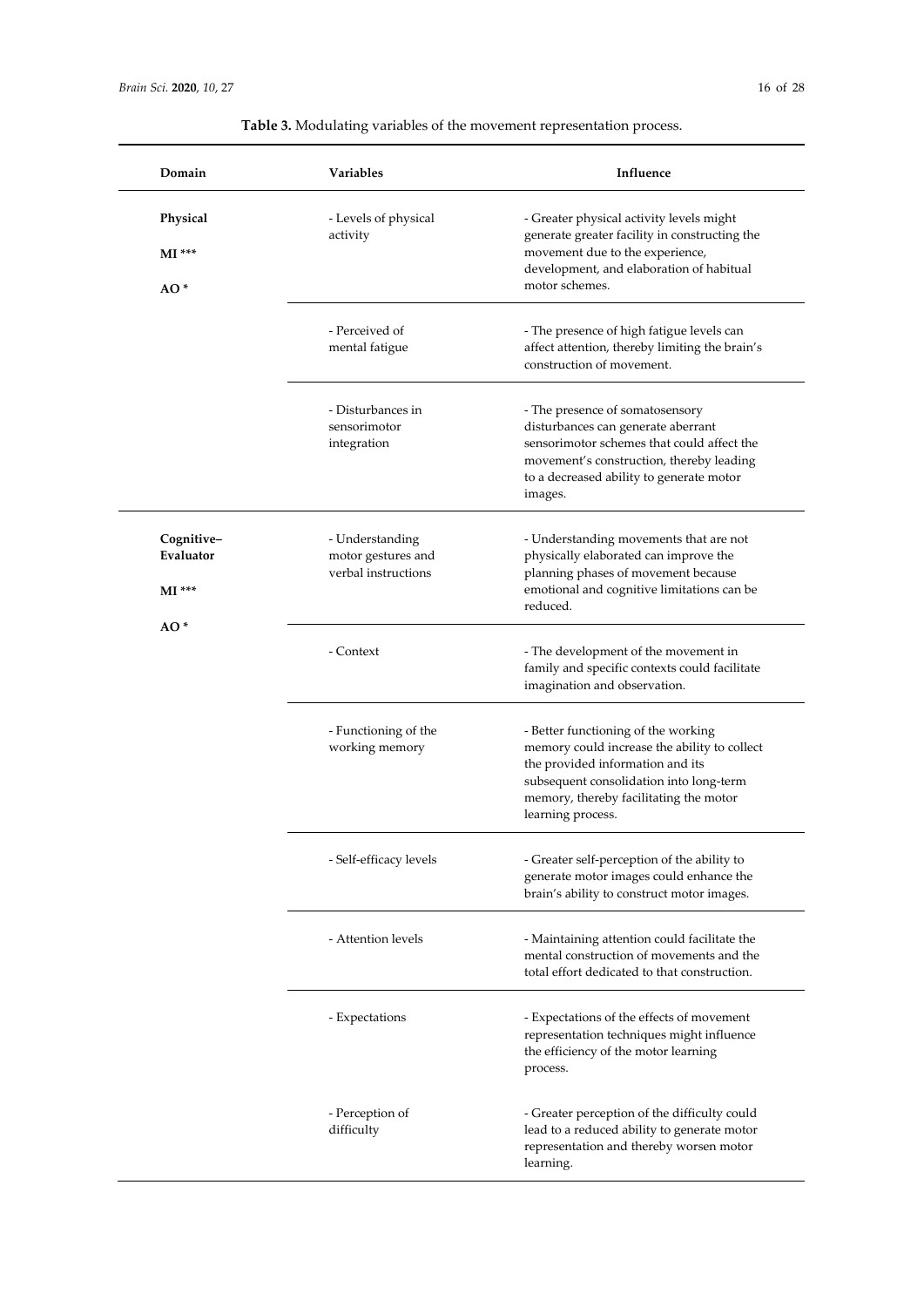| Motivational-<br>Emotional<br>$MI$ ***<br>AO***  | - Motivation<br>(reasons, intention,<br>and desires) | - Higher motivation levels could lead<br>directly to a better predisposition towards<br>the learning process and, therefore, on the<br>effects of movement representation<br>techniques.                                                                                          |
|--------------------------------------------------|------------------------------------------------------|-----------------------------------------------------------------------------------------------------------------------------------------------------------------------------------------------------------------------------------------------------------------------------------|
|                                                  | - Fear of movement                                   | - Higher kinesiophobia levels can lead to<br>an interruption of the motion<br>representation process, thereby impairing<br>the motor learning process.                                                                                                                            |
| <b>Direct</b><br>modulation<br>$MI$ ***<br>$AO*$ | - Ability to create<br>motor images                  | - The effectiveness of MI might depend on<br>the ability to create motor images. This<br>aspect can be influenced by other domains.                                                                                                                                               |
|                                                  | - Synchronization                                    | - Greater time congruence between<br>physical practice and motion<br>representation could facilitate the motor<br>learning process.                                                                                                                                               |
|                                                  | - Activity of the<br>autonomous<br>nervous system    | - Greater neurovegetative activity could<br>indicate higher neurophysiological activity<br>of the sensoriomotor cortical-subcortical<br>networks, indicating greater effort<br>dedicated to the task, greater attention, and<br>less fatigue, thereby favoring motor<br>learning. |

\* low susceptibility; \*\* moderate susceptibility; \*\*\* high susceptibility. Abbreviations: AO, action observation; MI, motor imagery.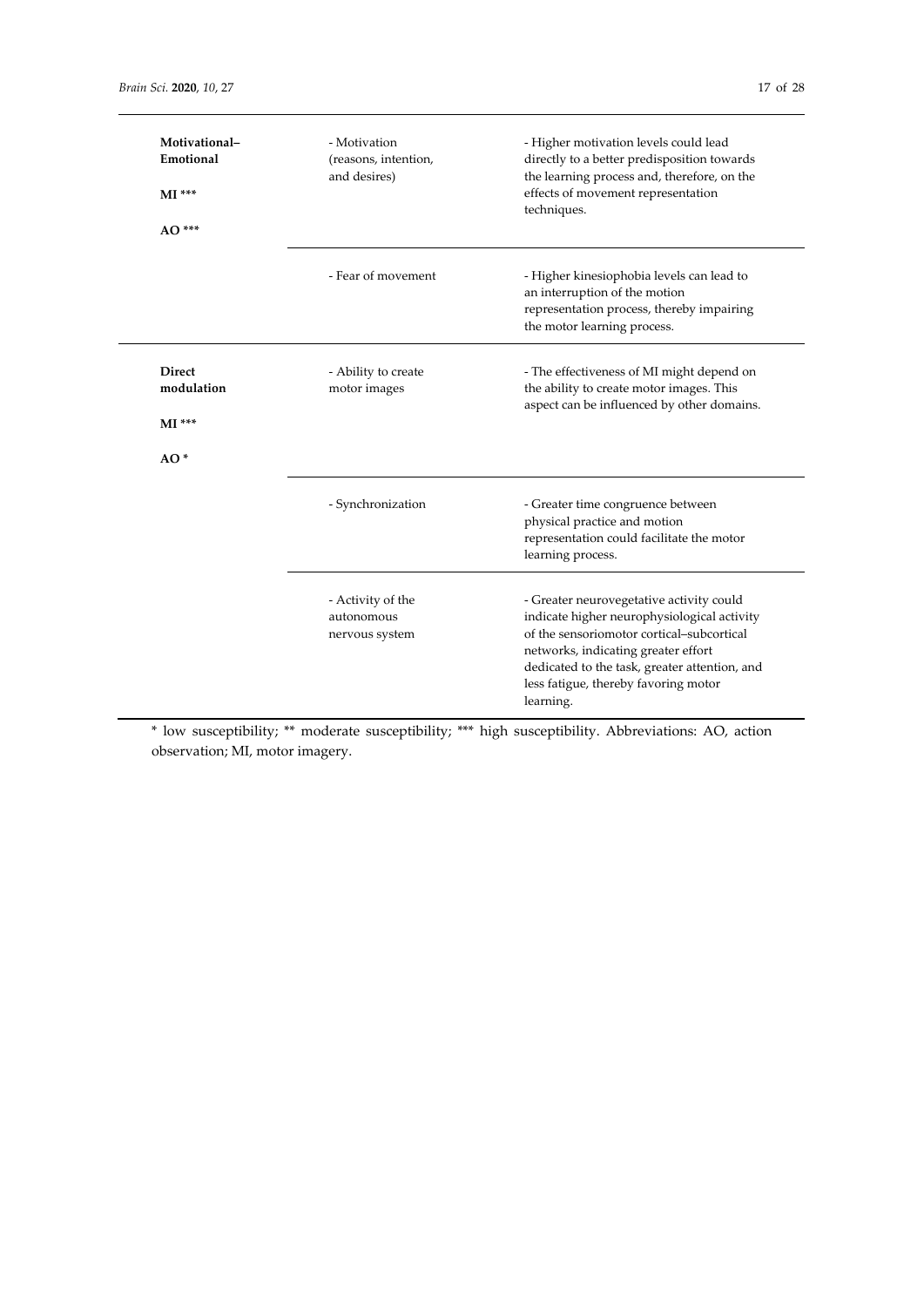

**Figure 1.** Neurophysiological view of the motor learning process mediated by movement representation techniques.

Several studies support the presence of these variables related to movement representation techniques. For example, regarding the cognitive variables, greater mental efforts made during imagery tasks led to greater hemodynamic changes at the cortical level [45]. Regarding the physical domain, there is extensive literature that supports their influence on the process of movement representation. For example, athletes with high levels of physical activity had a greater ability to generate motor images than amateur athletes with lower levels of physical activity [46–48]. The study conducted by La Touche et al. 2018 [49] showed that patients with chronic low back pain presented a negative correlation between the level of kinesiophobia and the ability to generate both kinesthetic and visual motor images. In addition, they also found that the ability to generate motor images was impaired in patients with chronic low-back pain compared with healthy participants. This also was found by another research group [50].

With respect to the direct modulation variables, providing visual input prior to performing an imagery motor task facilitates it and causes greater neurophysiological activity than if performed alone [42,43,51]. In addition, it has been found that the vividness of the imagination affected motor learning, showing more significant changes in those participants who presented a more vivid imagination [52]. Regarding the autonomic nervous system response, Cuenca-Martínez et al. [53] found that the complexity of movement, the effort-intensity, and the levels of physical activity can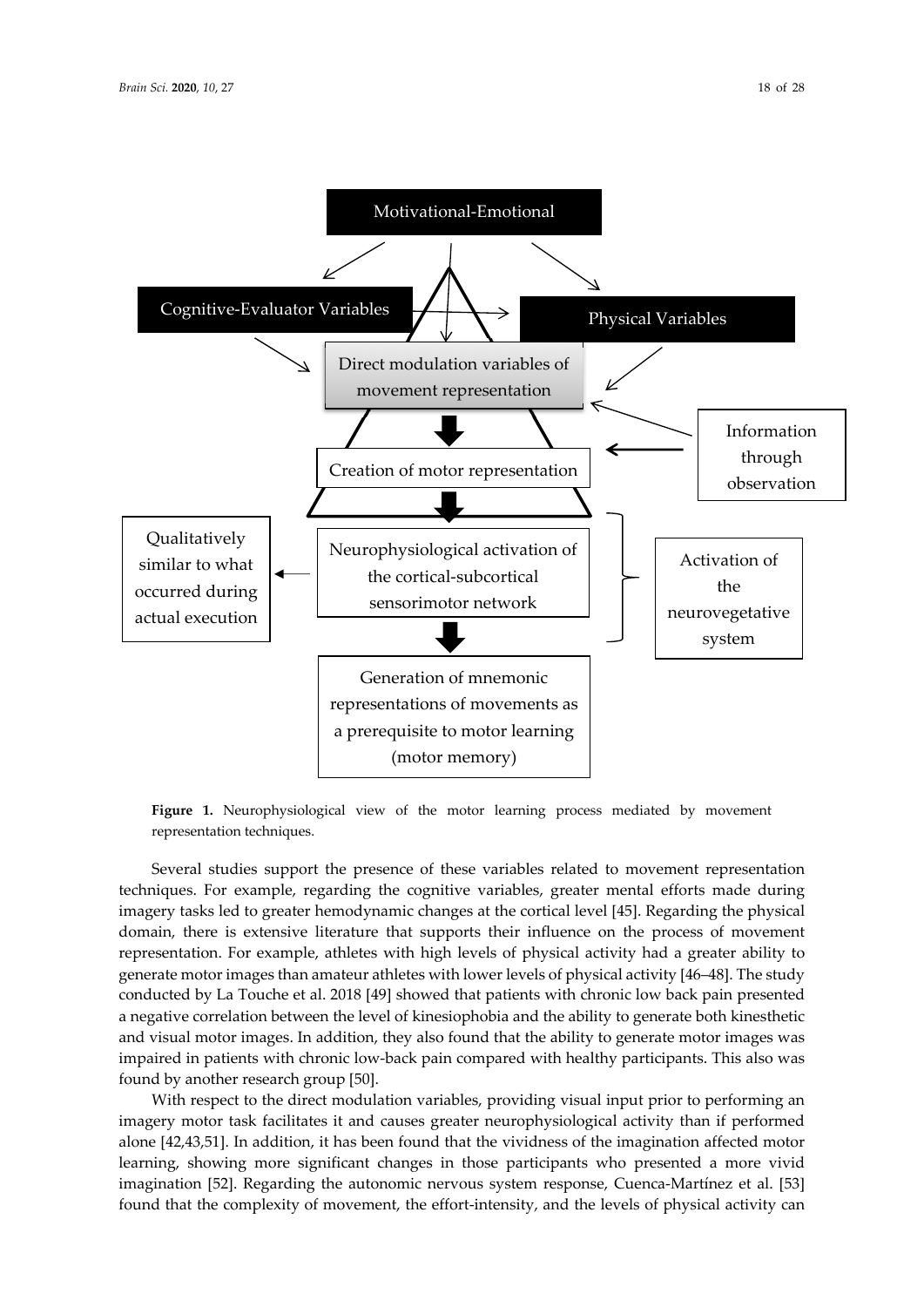influence neurovegetative activity in the process of generating motor images. Finally, regarding the synchronization, several studies have showed that unknown, uncommon, and uncomfortable movements can lead to differences between the time employed between the imagined and real execution [54,55].

## *3.4. Differences in the Process of Creating Mnemonic Representations: Integration of Visual Information and Formation of Motor Memory*

The cortical–subcortical neurophysiological activation that occurs during the representation of movements is likely to elicit the formation of specific and lasting memory imprints of the representations of the movements in the motor learning phases. Our hypothesis includes the following set of arguments regarding the creation of motor memory and the process of integrating visual information.

The first of these arguments is that the neurophysiological paths followed by the two movement representation tools (AO and MI) during the process of acquiring and integrating visual information differ. Therefore, different strategies are employed in the process of creating the motor print. The first argument introduces the second.

The second argument is that image construction through MI is likely fed initially by the continuous activity of the working memory, and then through the activity of the episodic buffer. Figure 2 shows how this operative memory activity acts in order to integrate the visual information feeding the image construction. However, Figure 2 also shows that image construction will also receive information from episodic memory. Episodic memory feeds and is fed by semantic memory and, in the same way, by perceptual memory. Therefore, MI requires predominantly conscious strategies for the image creation process, and thus a high cognitive load, which could explain the fatigue experienced during the image construction process through MI. However, it is important to stress that it is also possible to generate images relatively unconsciously on some occasions, such as during reading. However, MI predominantly needs conscious strategies.

The third argument is that AO is not necessarily dependent on the use of conscious strategies owing to the efficiency of externally provided images. In AO, the main task is to retain and understand the image rather than create it, facilitating the working memory tasks, and thus the construction of the motor print. As a result, image transformation and a conscious effort can occur during AO, but likely require less effort than for MI.

The fourth argument is that this neurophysiological activity is optimized between the central executive control (which is part of the working memory) and procedural memory, thereby enabling the acquisition of strategies, while being unaware of the processes that govern the acquisition of those strategies. Thus, during the process of creating the motor print through AO, there is likely to be greater involvement of implicit learning with the participation of the perceptive-motor procedural memory.

The fifth and last argument is that this activity could also respond to differences between AO and MI in susceptibility to the influence of physical, cognitive, motivational–emotional, and direct modulation variables, showing greater robustness for the influence of AO training (Figure 2).

#### *3.5. Observing and Imagining: Different Cognitive Demands*

The difference between MI and AO is that all participants have the same afferent visual information arriving for processing in AO, while in MI, even though everyone receives the same verbal instructions, it is likely that there are likely to be interindividual variations that could modulate the potential of MI, and consequently the effect of MI on learning. The success of MI depends mainly on each individual's ability to create motor images. It will also depend on the set of variables previously mentioned with the system of integration of somatosensory information, motivation, and levels of physical activity, among others.

Our hypothesis, therefore, is that the efficiency of the mirror neuron system is greater during AO training because the images are externally provided, whereas MI requires an internal, autonomous effort to create the images. This has been explicitly reported by Gatti et al. [56].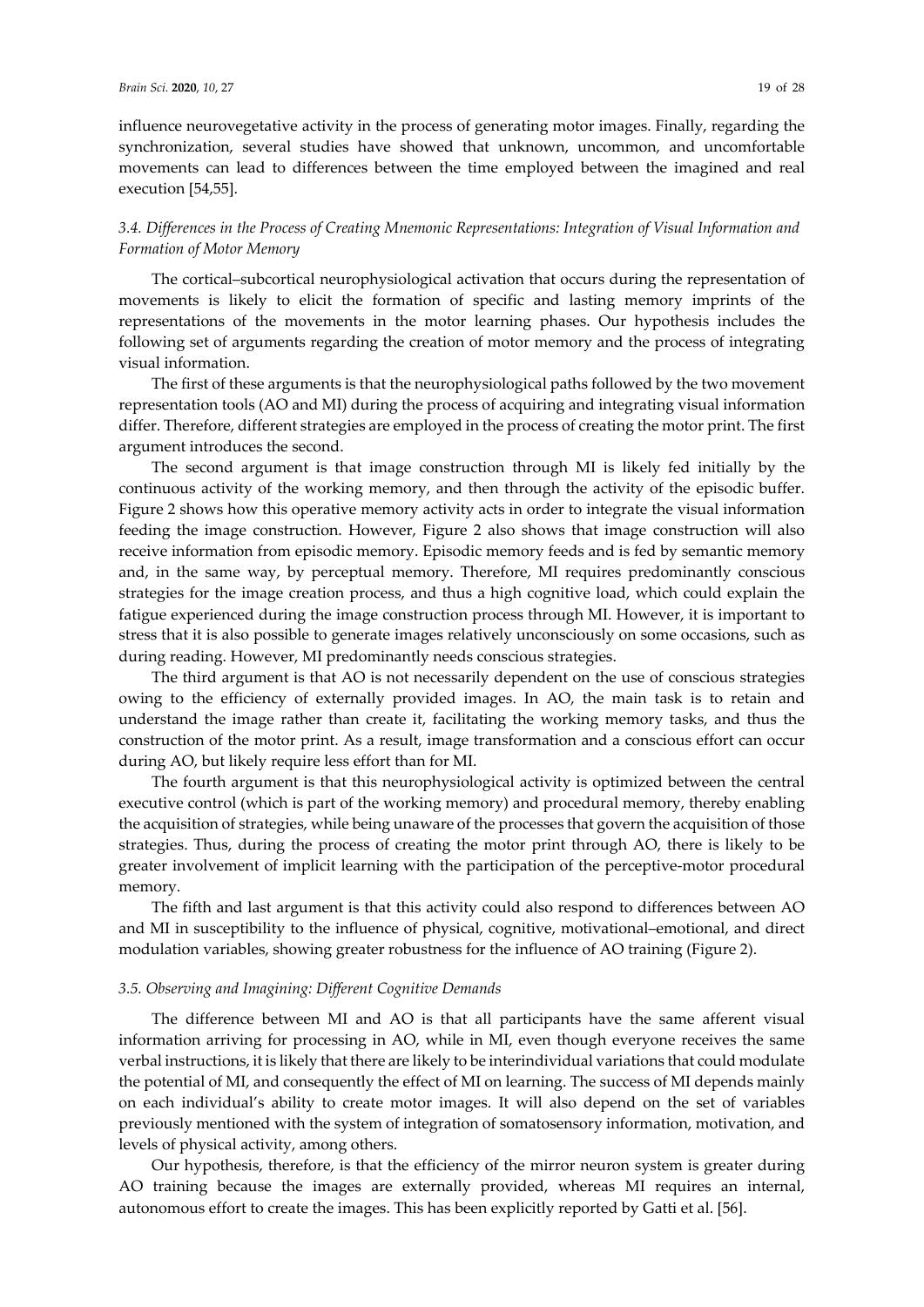#### **4. Theoretical Framework**

On the basis of Finke's functional equivalence hypothesis [57], both forms of movement representation techniques lead to the activation of areas related to the planning, generation, and adjustment of voluntary movement at the neurophysiological level. These areas include the premotor cortex, supplementary motor cortex, primary motor cortex, primary somatosensory cortex, prefrontal cortex, posterior parietal cortex, thalamus, cerebellum, and basal ganglia. The areas are activated in a similar manner to when the action is physically performed. The actions of imagining, observing, and executing an action thus converge in similar motor representations [4,58–60].

This overlapping functional neuroanatomy between physical practice and motion representation is also similar in terms of the magnitude and volume of brain activation [61]. However, it has been reported that this activation is lower during movement representation than during physical practice [61], a finding also reported by Lacourse et al. 2005 [60], who suggested that these differences in neurophysiological activation could be the result of striatum overactivation during the movement representation process. An inhibitory mechanism of the corticospinal signal in this subcortical structure could be acting in parallel with a cortical–subcortical activation system during the process of creating the movement representation [60].

Lacourse et al. 2005 [60] also noted that one of the main differences between the physical and non-physical practice is the lack of sensorimotor feedback during movement representation, which could provoke inactivity of somatosensory processes supporting movement representation, resulting in an exclusively top-down process, thereby limiting the effectiveness of movement representation in motor learning. The term "top-down" refers to conceptually guided systems (i.e., they start from internal processes that construct and elicit a perceptual sensory output), while bottom-up processes refer to data-driven perceptual processes, where central processes function by receiving sensory data (i.e., they begin with sensory data and end with data interpretation) [62].

The time required to perform a certain action is similar to the time taken to represent that action as a motor image [63], even when contextual variations (such as placing weights on the arms) are included [64]. Studies have also found neurophysiological similarities in the neurovegetative responses to physical practice [65] and to movement representation [66,67], even with simple motor gestures [53].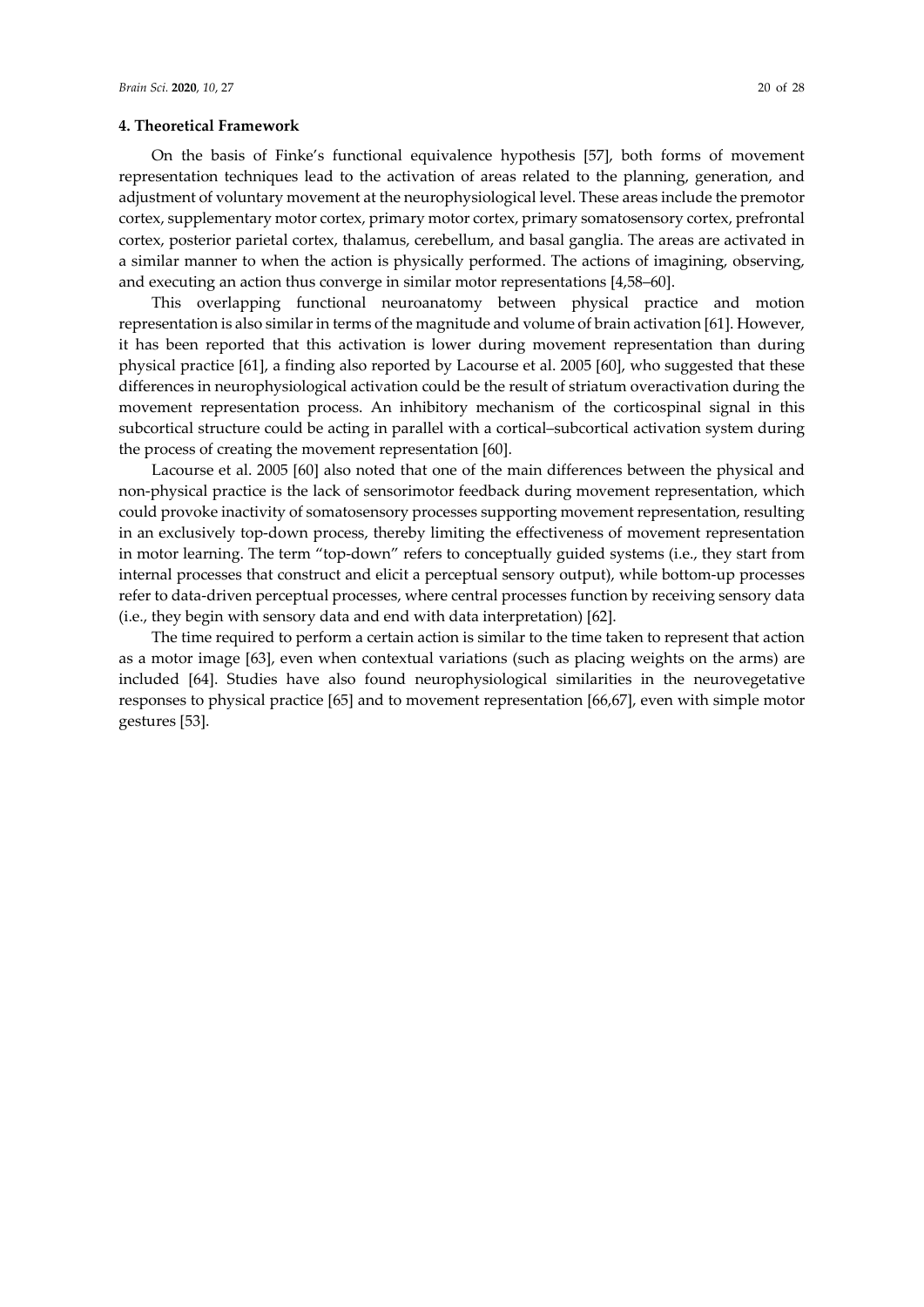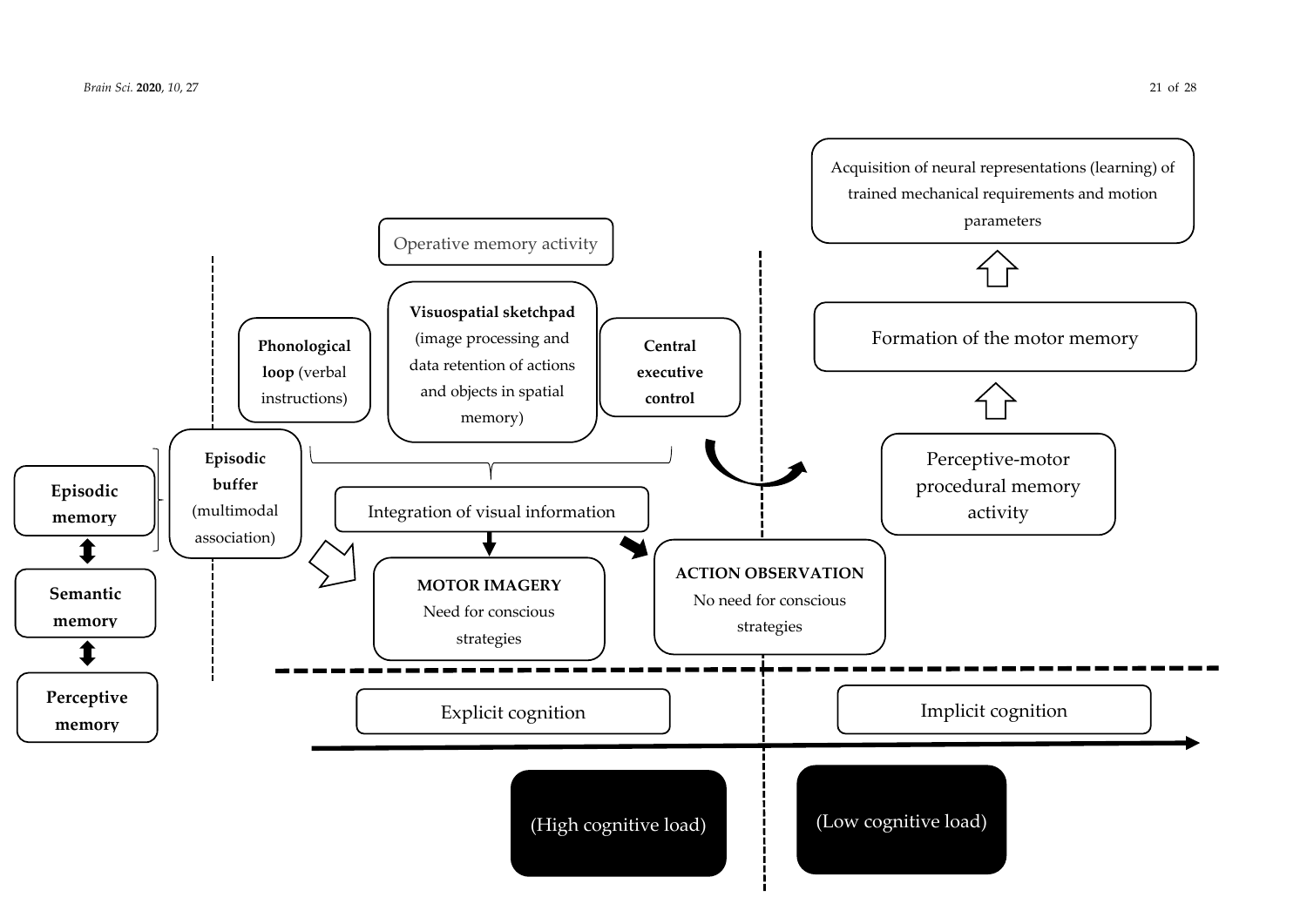#### Figure 2. Functioning and acquisition of mnemonic representations.

The functional relationship between movement representation and neurovegetative system activation could be based on an on-demand preparation phase (both qualitative and quantitative) of the musculoskeletal system (e.g., cardiorespiratory adaptations, sweating, body temperature adaptations) for upcoming energy expenditures [44,67].

Lacourse et al. 2005 [60] found that, after the acquisition of experience during the physical practice of a motor task and the evaluation of the movement representation process, there was no greater congruence of activation of the sensorimotor networks in comparison with physical practice than when the motor task was totally new. It has been found that the amplitude of the evoked motor potentials during AO and MI correlated positively with the ability to generate motor images [68]. Martin et al. 1990 [69] suggested that the ability to create motor images could determine the effectiveness of their use. These findings suggest that the ability to create movement representations could be a fundamental and primary modulator in the representation of motor gestures. This direct modulation, along with cognitive aspects such as understanding the motor gesture, would be present during the motor representation process. The combined physical and cognitive domains could directly influence the ability to generate motor mental images and indirectly affect motor learning. Lastly, there is the transversal motivational–emotional domain, which can influence all other domains, as well as MI and AO, owing to its effect on an individual's predisposition towards learning.

In an earlier study, La Touche et al. 2018 [49] found that the ability to generate motor images was impaired in patients with non-specific chronic low-back pain compared with healthy participants. Pijnenburg et al. 2015 [50] found that patients with chronic low-back pain showed a greater difference in the time performing a movement and the time spent on representing that movement. In addition, La Touche et al. 2018 [49] also found positive-moderate associations between an increased ability to create motor images and increased levels of self-efficacy, and negativemoderate associations between increased disability levels and fear of movement in patients with nonspecific chronic low-back pain. These findings suggest that the three domains (physical, cognitive– evaluative, and motivational–emotional) can directly influence the ability to create movement representations. For patients with chronic pain, the information regarding the physical domain (the quality of afferent sensorimotor information, physical activity levels, and physical condition) appear to influence the direct modulation domain, thereby affecting the patient's ability to perform certain movements.

With regard to the integration of visual information and the formation of motor memory, Mattar and Gribble 2005 [70] stated that the learning of complex motor behavior is based on the acquisition of neural representations of mechanical requirements and movement parameters (coordination, strength, speed, etc.). The authors showed that acquiring neuronal representations of the properties of motor gestures through observation was a process independent from the use of conscious strategies. This conclusion was based on the implicit properties of the sensorimotor system. The authors also found that people undergoing AO training benefited from its effects even when attentional systems were engaged in a distracting task, such as arithmetic. The authors suggested that attention systems might be involved and could influence the process, but do not appear to be critical to the observation-mediated learning process. It is possible that the mathematical distraction task demanded a specific type of cognitive task, but left free other types of cognition mechanisms sufficient for creating motor strategies [70].

However, it has been reported that both explicit and implicit motor learning processes can occur [71]. For example, declarative knowledge can be used to create a set of rules leading to motor learning, with the ability to obtain information on the acquisition of a set of motor gestures without being aware of the processes that govern their acquisition [72]. This acquisition, with the participation of implicit or procedural memory, can occur simultaneously with practice (a process known as "online") or without it [73]. Explicit learning is particularly involved during the cognitive phase of motor learning when cognitive demand is high (i.e., explicit learning imposes major demands on working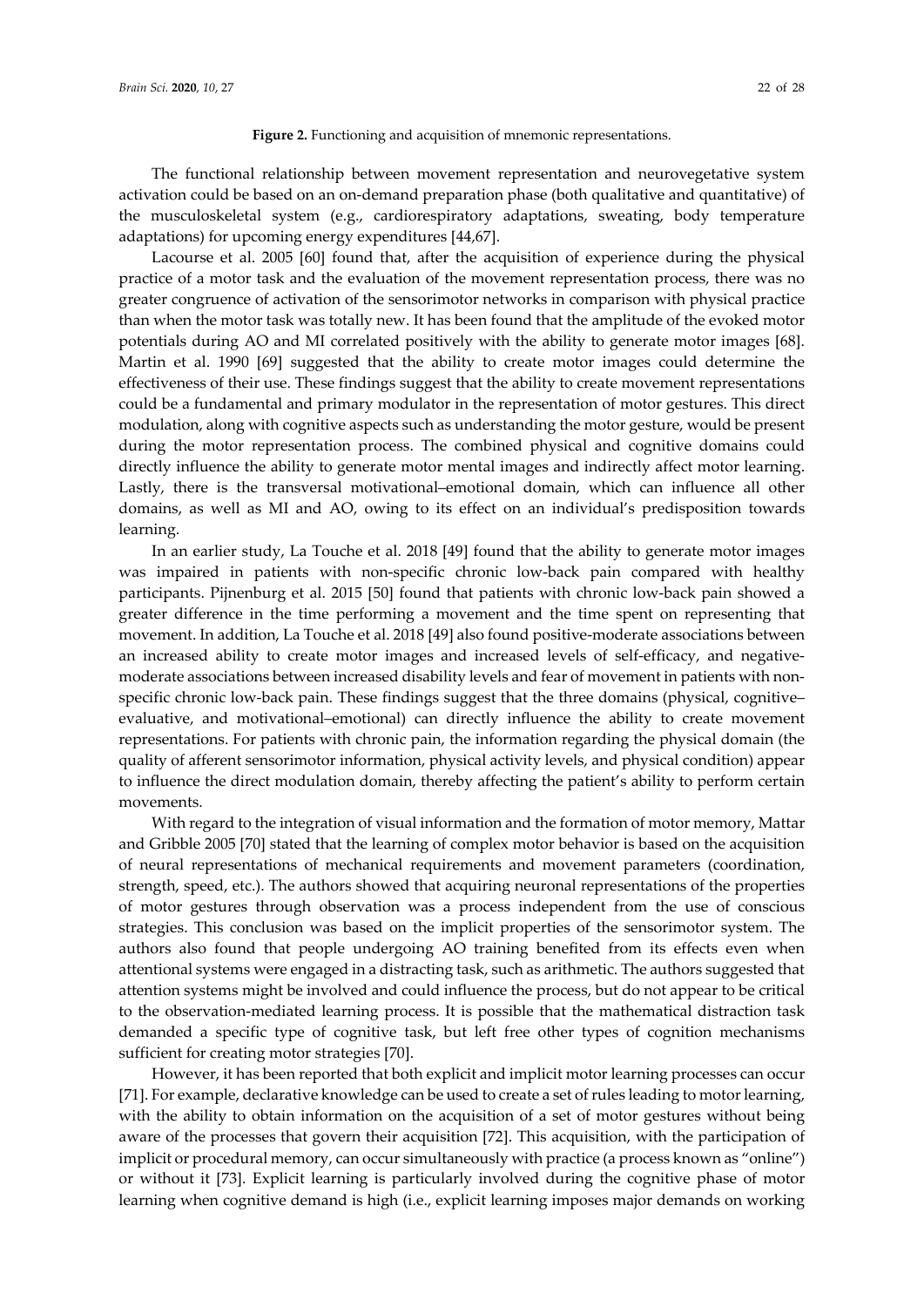memory [74]). Implicit learning, however, occurs in the absence of the cognitive phase, and thus does not depend on the working memory [72].

The working memory is a complex process of active storage where information is susceptible to intra-individual manipulation. The information is consciously retained in the working memory for subsequent processing to guide behaviors [75]. One of the brain structures related to the working memory in the learning of implicit motor sequences is the dorsolateral prefrontal cortex [76]. Pascual-Leone et al. 1996 [77] found that interrupting the functioning of the contralateral dorsolateral prefrontal cortex notably affects and worsens the learning of a motor sequence.

The working memory consists of four key components [78]: the central executive, the phonological loop, the episodic buffer, and the visuospatial sketchpad. The central executive regulates the attentional process and is responsible for cognitive aspects involved in the process of information discrimination, facilitation, and inhibition. The phonological loop controls aspects related to the understanding and storage of verbal information. The episodic buffer is a storage and processing system that retrieves information from consolidated long-term memory, phonological loop, visuospatial sketchpad, and perception. The visuospatial sketchpad is related to the manipulation and reorganization of images and is relevant for planning motor gestures and retaining information on actions and objects in spatial memory [78].

Pascual-Leone et al. 1996 [77] showed the importance of the prefrontal cortex in acquiring motor gestures, and thus its role in the working memory, the latter of which requires activation of temporal and occipital regions. Visual information, therefore, appears to play an important role in the functioning of working memory and, consequently, in motor learning [78,79].

One of the most important brain structures related to the motor learning process is the cerebellum, which defines the automatic sequences associated with specific gestures [80,81]. A series of automatisms is performed through cerebellar activity, resulting in the execution of a given action. These automatisms work in conjunction with areas related to voluntary movement planning (premotor area and supplementary motor area) to select the correct motor plan [81,82]. Cerebellar functions and neurophysiological communication with secondary motor areas thus appear to be essential to the motor learning process. Lacourse et al. 2004 [83] found that movement representation increased cerebellar activity during the performance of various manual tasks, along with activity in other structures, thereby confirming the cerebellum's influence in the automation of voluntary movement.

Several studies have found that AO training led to greater motor learning of complex gestures in the short term than did MI [29,56]. Gatti et al. 2013 [56] argued that the human mirror neuron system, which consists of ventral premotor and lower parietal areas [84], works more efficiently, accurately, and adequately through AO. This improved functioning is because of the fact that the ventral premotor cortex (a region of the mirror neuron system largely related to the planning of voluntary movement) receives information from the visual cortex. AO training can, therefore, lead to greater functional neurophysiological activation than that provoked by MI, resulting in a greater influence on learning than MI.

At the neurophysiological level, Loporto et al. 2011 [85] found that AO can modulate the excitability of the corticospinal system (especially premotor cortex activity) by increasing the amplitude of motor evoked potentials. The authors argued that this finding could contribute to the learning of new motor gestures.

Lacourse et al. 2005 [60] found similar congruence in sensorimotor network activation in motor image generation through MI (both unpracticed and practiced motor tasks) when compared with the physical execution of the tasks. However, Vogt et al. 2007 [84] found that, during untrained AO, there was greater activation of the premotor cortex and lower parietal cortex than when the practiced actions were observed.

Another variable that could explain the greater impact of AO on motor learning than MI is perceived fatigue. Roure et al. 1999 [86] and Guillot et al. 2004 [87] reported that movement representation through MI can cause fatigue and difficulty maintaining attention. This loss of attention might be greater in MI-based practice than in AO training. Finally, Buccino, 2014 [4] argued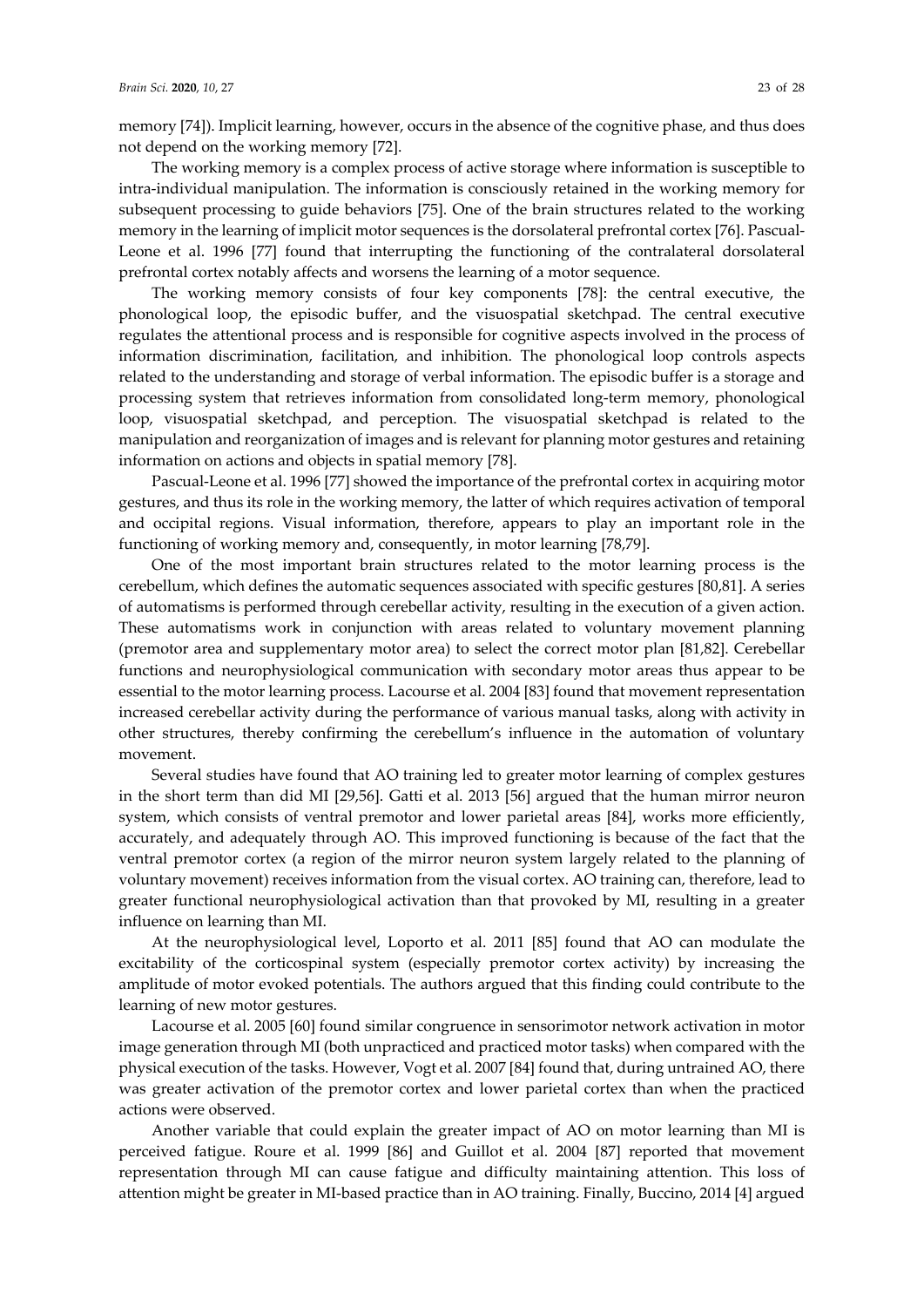that MI has been shown to have intrinsic limits that AO does not exhibit. MI appears to be a more complicated tool—in terms of cognitive demand, ability, effort, and concentration—than AO.

#### **5. Conclusions**

Several studies seem to support a number of the arguments presented in this hypothesis. Rizzolatti et al. 1996, 2004 [88,89] reported that the mirror neuron system, which offers the neuroanatomical support for these movement representation techniques, is widely involved in the motor learning process through movement representation

Given that mental practice lacks the physical execution of motor actions, both the quality and quantity of neurophysiological activity in the brain regions related to generating voluntary movement are important. There also appears to be a number of variables that can modulate this activity, especially in generating motor images through MI. The motivational–emotional domain would likely influence the entire system and, together with the physical and cognitive–evaluator domains, would influence motor learning.

In the direct comparison between AO and MI, AO training appears to be more efficient for creating mnemonic representations of movements as a prerequisite to learning. AO is also less demanding in terms of cognitive load, making it more robust and less susceptible to the influence of variables related to brain representation.

Despite its disadvantages, however, MI has a relevant role. Participants can create changing scenes and diverse situations through MI. However, participants' ability to generate motor images should be evaluated before performing MI-based interventions. The participants' physical condition and cognitive and emotional characteristics should be considered before implementing interventions that employ movement representation techniques. Finally, both sensorimotor neurotraining tools should be considered for the acquisition of new motor gestures, in combination, combined with physical practice and in isolation, depending on the context.

**Author Contributions:** Conceptualization, F.C.-M., L.S.-M., J.V.L.-H., and R.L.T.; methodology, F.C.-M. and R.L.T.; writing—original draft preparation, F.C.-M., L.S.-M., J.V.L.-H., and R.L.T.; writing—review and editing, F.C.-M., L.S.-M., J.V.L.-H., and R.L.T.; visualization, F.C.-M. and R.L.T.; supervision, F.C.-M. and R.L.T.; project administration, F.C.-M. and R.L.T.

**Funding:** This research received no external funding.

**Acknowledgments:** We thank the La Salle University Center for Advanced Studies for making this study possible

**Conflicts of Interest:** The authors declare no conflict of interest.

## **References**

- 1. Isaac, A.R. Mental Practice—Does It Work in the Field? *Sport Psychol.* **1992**, *6*, 192–198.
- 2. Guillot, A.; Collet, C. Construction of the Motor Imagery Integrative Model in Sport: A review and theoretical investigation of motor imagery use. *Int. Rev. Sport Exerc. Psychol.* **2008**, *1*, 31–44.
- 3. Decety, J. The neurophysiological basis of motor imagery. *Behav. Brain Res.* **1996**, *77*, 45–52.
- 4. Buccino, G. Action observation treatment: A novel tool in neurorehabilitation. *Philos. Trans. R. Soc. B Biol. Sci.* **2014**, *369*, 20130185.
- 5. Dickstein, R.; Deutsch, J.E. Motor Imagery in Physical Therapist Practice. *Phys. Ther.* **2007**, *87*, 942–953.
- 6. Stefan, K.; Cohen, L.G.; Duque, J.; Mazzocchio, R.; Celnik, P.; Sawaki, L.; Ungerleider, L.; Classen, J. Formation of a Motor Memory by Action Observation. *J. Neurosci.* **2005**, *25*, 9339–9346.
- 7. Mouthon, A.; Ruffieux, J.; Waelchli, M.; Keller, M.; Taube, W. Task-Dependent Changes of Corticospinal Excitability During Observation and Motor Imagery of Balance Tasks. *Neuroscience* **2015**, *303*, 535–543.
- 8. Robin, N.; Dominique, L.; Toussaint, L.; Blandin, Y.; Guillot, A.; Her, M. The Effects of motor imagery training on service return accuracy in tennis: The role of imagery ability. *Int. J. Sport Exerc. Psychol.* **2007**, *5*, 175–186.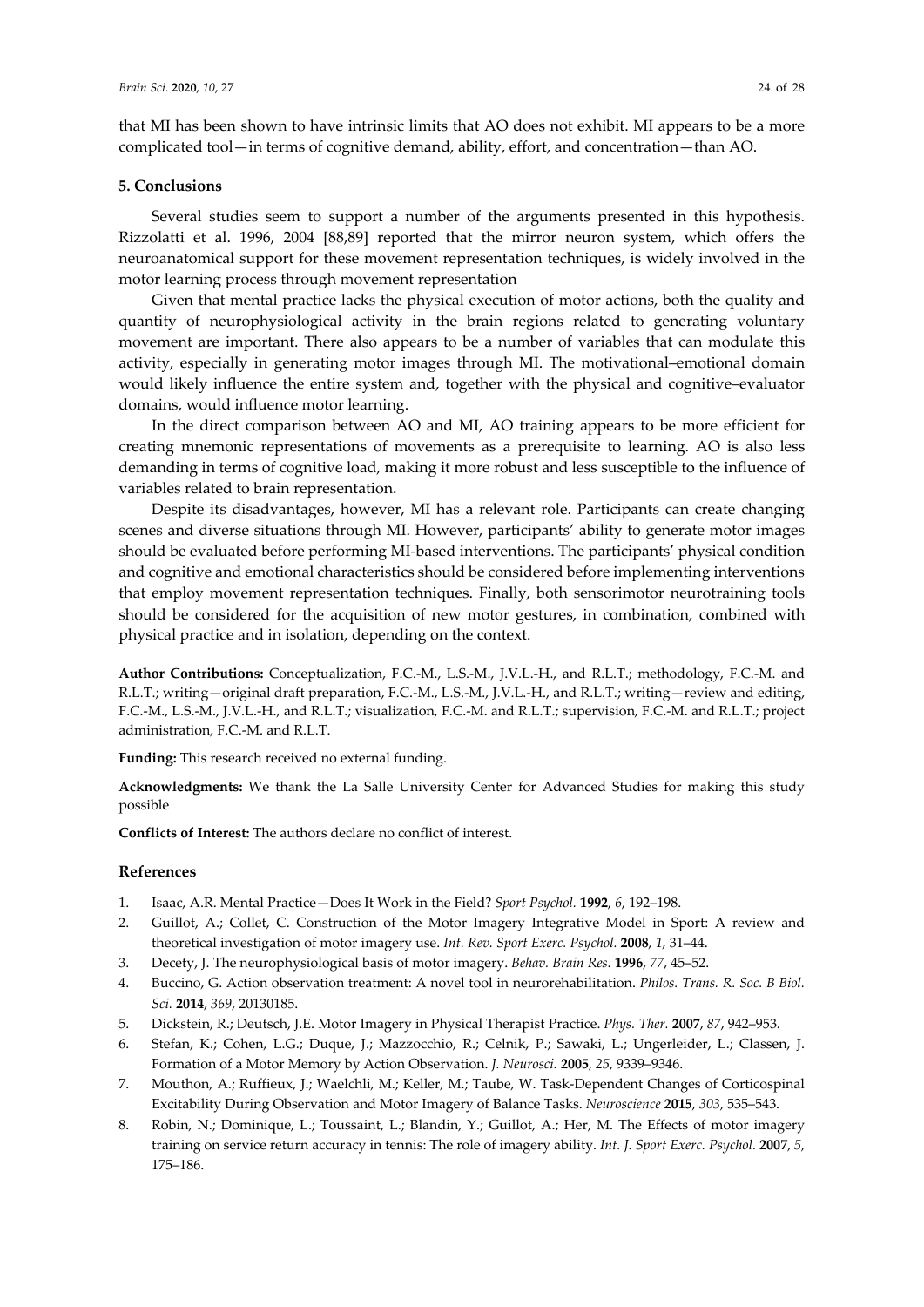- 9. La Touche, R.; Sánchez-Vázquez, M.; Cuenca-Martínez, F.; Prieto-Aldana, M.; Paris-Alemany, A.; Navarro-Fernández, G. Instruction Modes for Motor Control Skills Acquisition: A Randomized Controlled Trial. *J. Mot. Behav.* **2019**, 1–12, doi:10.1080/00222895.2019.1645087.
- 10. Grush, R. The emulation theory of representation: Motor control, imagery, and perception. *Behav. Brain Sci.*  **2004**, *27*, 377–396.
- 11. Glover, S.; Baran, M. The motor-cognitive model of motor imagery: Evidence from timing errors in simulated reaching and grasping. *J. Exp. Psychol. Hum. Percept. Perform.* **2017**, *43*, 1359–1375.
- 12. Fitts, P.M.; Posner, M.I. *Human Performance*; Brooks/Cole: Oxford, UK, 1967.
- 13. Tinazzi, M.; Zanette, G. Modulation of ipsilateral motor cortex in man during unimanual finger movements of different complexities. *Neurosci. Lett.* **1998**, *244*, 121–124.
- 14. Cano-de-la-Cuerda, R.; Molero-Sánchez, A.; Carratalá-Tejada, M.; Alguacil-Diego, I.M.; Molina-Rueda, F.; Miangolarra-Page, J.C.; Torricelli, D. Teorías y modelos de control y aprendizaje motor. Aplicaciones clínicas en neurorrehabilitación. *Neurologia* **2015**, *30*, 32–41.
- 15. Bilodeau, E.A.; Bilodeau, I.M.; Schumsky, D.A. Some effects of introducing and withdrawing knowledge of results early and late in practice. *J. Exp. Psychol.* **1959**, *58*, 142–144.
- 16. Dahm, S.F.; Rieger, M. Is imagery better than reality? Performance in imagined dart throwing. *Hum. Mov. Sci.* **2019**, *66*, 38–52.
- 17. Stone, P.W. Popping the (PICO) question in research and evidence-based practice. *Appl. Nurs. Res.* **2002**, *15*, 197–198.
- 18. Maher, C.G.; Sherrington, C.; Herbert, R.D.; Moseley, A.M.; Elkins, M. Reliability of the PEDro Scale for Rating Quality of Randomized Controlled Trials. *Phys. Ther.* **2003**, *83*, 713–721.
- 19. Cohen, J. A Coefficient of Agreement for Nominal Scales. *Educ. Psychol. Meas.* **1960**, *20*, 37–46.
- 20. Cabral-Sequeira, A.S.; Coelho, D.B.; Teixeira, L.A. Motor imagery training promotes motor learning in adolescents with cerebral palsy: Comparison between left and right hemiparesis. *Exp. Brain Res.* **2016**, *234*, 1515–1524.
- 21. Kumar, V.K. Motor Imagery Training on Muscle Strength and Gait Performance in Ambulant Stroke Subjects-A Randomized Clinical Trial. *J. Clin. Diagn. Res.* **2016**, *10*, YC01–YC04.
- 22. Kleynen, M.; Jie, L.J.; Theunissen, K.; Rasquin, S.M.C.; Masters, R.S.W.; Meijer, K.; Beurskens, A.J.; Braun, S.M. The immediate influence of implicit motor learning strategies on spatiotemporal gait parameters in stroke patients: A randomized within-subjects design. *Clin. Rehabil.* **2019**, *33*, 619–630.
- 23. Moukarzel, M.; Di Rienzo, F.; Lahoud, J.C.; Hoyek, F.; Collet, C.; Guillot, A.; Hoyek, N. The therapeutic role of motor imagery during the acute phase after total knee arthroplasty: A pilot study. *Disabil. Rehabil.* **2019**, *41*, 926–933.
- 24. Cuenca-Martínez, F.; Suso-Martí, L.; Sánchez-Martín, D.; Soria-Soria, C.; Serrano-Santos, J.; Paris-Alemany, A.; La Touche, R.; León-Hernández, J.V. Effects of Motor Imagery and Action Observation on Lumbo-pelvic Motor Control, Trunk Muscles Strength and Level of Perceived Fatigue: A Randomized Controlled Trial. *Res. Q. Exerc. Sport* **2019**, 1–13, doi:10.1080/02701367.2019.1645941.
- 25. Bek, J.; Poliakoff, E.; Marshall, H.; Trueman, S.; Gowen, E. Enhancing voluntary imitation through attention and motor imagery. *Exp. Brain Res.* **2016**, *234*, 1819–1828.
- 26. Sheahan, H.R.; Ingram, J.N.; Žalalytė, G.M.; Wolpert, D.M. Imagery of movements immediately following performance allows learning of motor skills that interfere. *Sci. Rep.* **2018**, *8*, 14330.
- 27. Dana, A.; Gozalzadeh, E. Internal and External Imagery Effects on Tennis Skills Among Novices. *Percept. Mot. Skills* **2017**, *124*, 1022–1043.
- 28. Kim, T.; Frank, C.; Schack, T. A systematic investigation of the effect of action observation training and motor imagery training on the development of mental representation structure and skill performance. *Front. Hum. Neurosci.* **2017**, *11*, 499.
- 29. Gonzalez-Rosa, J.J.; Natali, F.; Tettamanti, A.; Cursi, M.; Velikova, S.; Comi, G.; Gatti, R.; Leocani, L. Action observation and motor imagery in performance of complex movements: Evidence from EEG and kinematics analysis. *Behav. Brain Res.* **2015**, *281*, 290–300.
- 30. Hidalgo-Peréz, A.; Fernández-García, Á.; López-de-Uralde-Villanueva, I.; Gil-Martínez, A.; Paris-Alemany, A.; Fernández-Carnero, J.; La Touche, R. Effectiveness of a motor control therapeutic exercise program combined with motor imagery on the sensorimotor function of the cervical spine: A randomized controlled trial. *Int. J. Sports Phys. Ther.* **2015**, *10*, 877–892.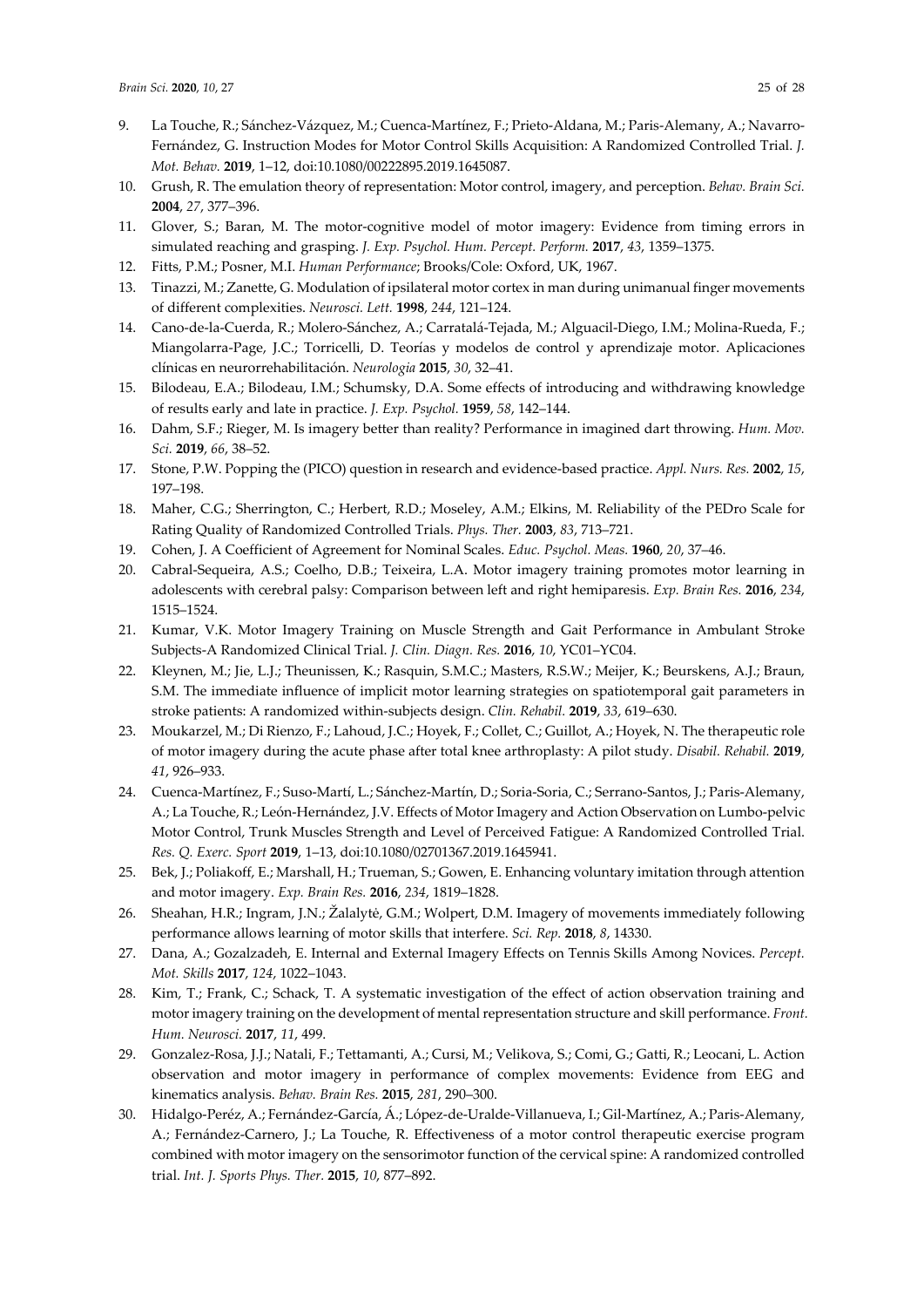- 31. Ingram, T.G.J.; Kraeutner, S.N.; Solomon, J.P.; Westwood, D.A.; Boe, S.G. Skill acquisition via motor imagery relies on both motor and perceptual learning. *Behav. Neurosci.* **2016**, *130*, 252–260.
- 32. Nishizawa, H.; Kimura, T. Enhancement of motor skill learning by a combination of ideal modelobservation and self-observation. *J. Phys. Ther. Sci.* **2017**, *29*, 1555–1560.
- 33. Kawasaki, T.; Tozawa, R.; Aramaki, H. Effectiveness of using an unskilled model in action observation combined with motor imagery training for early motor learning in elderly people: A preliminary study. *Somatosens. Mot. Res.* **2018**, *35*, 204–211.
- 34. Kraeutner, S.N.; MacKenzie, L.A.; Westwood, D.A.; Boe, S.G. Characterizing skill acquisition through motor imagery with no prior physical practice. *J. Exp. Psychol. Hum. Percept. Perform.* **2016**, *42*, 257–265.
- 35. Kraeutner, S.N.; Gaughan, T.C.; Eppler, S.N.; Boe, S.G. Motor imagery-based implicit sequence learning depends on the formation of stimulus-response associations. *Acta Psychol.* **2017**, *178*, 48–55.
- 36. Lagravinese, G.; Bisio, A.; Ruggeri, P.; Bove, M.; Avanzino, L. Learning by observing: The effect of multiple sessions of action-observation training on the spontaneous movement tempo and motor resonance. *Neuropsychologia* **2017**, *96*, 89–95.
- 37. Lei, Y.; Bao, S.; Wang, J. The combined effects of action observation and passive proprioceptive training on adaptive motor learning. *Neuroscience* **2016**, *331*, 91–98.
- 38. Salfi, F.; Tempesta, D.; De Gennaro, L.; Ferrara, M. Cued Memory Reactivation during Motor Imagery Practice Influences Early Improvement of Procedural Skill Learning. *Neuroscience* **2019**, *418*, 244–253.
- 39. Sobierajewicz, J.; Przekoracka-Krawczyk, A.; Jaśkowski, W.; Verwey, W.B.; van der Lubbe, R. The influence of motor imagery on the learning of a fine hand motor skill. *Exp. Brain Res.* **2017**, *235*, 305–320.
- 40. Marusic, U.; Grosprêtre, S.; Paravlic, A.; Kovač, S.; Pišot, R.; Taube, W. Motor Imagery during Action Observation of Locomotor Tasks Improves Rehabilitation Outcome in Older Adults after Total Hip Arthroplasty. *Neural Plast.* **2018**, *2018*, 1–9.
- 41. Bassolino, M.; Campanella, M.; Bove, M.; Pozzo, T.; Fadiga, L. Training the Motor Cortex by Observing the Actions of Others During Immobilization. *Cereb. Cortex* **2014**, *24*, 3268–3276.
- 42. Sakamoto, M.; Muraoka, T.; Mizuguchi, N.; Kanosue, K. Combining observation and imagery of an action enhances human corticospinal excitability. *Neurosci. Res.* **2009**, *65*, 23–27.
- 43. Vogt, S.; Rienzo, F. Di; Collet, C.; Collins, A.; Guillot, A. Multiple roles of motor imagery during action observation. *Front. Hum. Neurosci.* **2013**, *7*, 807.
- 44. Collet, C.; Di Rienzo, F.; El Hoyek, N.; Guillot, A. Autonomic nervous system correlates in movement observation and motor imagery. *Front. Hum. Neurosci.* **2013**, *7*, 415.
- 45. Wriessnegger, S.C.; Kirchmeyr, D.; Bauernfeind, G.; Müller-Putz, G.R. Force related hemodynamic responses during execution and imagery of a hand grip task: A functional near infrared spectroscopy study. *Brain Cogn.* **2017**, *117*, 108–116.
- 46. Williams, S.E.; Guillot, A.; Di Rienzo, F.; Cumming, J. Comparing self-report and mental chronometry measures of motor imagery ability. *Eur. J. Sport Sci.* **2015**, *15*, 703–711.
- 47. Di Corrado, D.; Guarnera, M.; Quartiroli, A. Vividness and Transformation of Mental Images in Karate and Ballet. *Percept. Mot. Skills* **2014**, *119*, 764–773.
- 48. Paris-Alemany, A.; La Touche, R.; Agudo-Carmona, D.; Fernández-Carnero, J.; Gadea-Mateos, L.; Suso-Martí, L.; Cuenca-Martínez, F. Visual motor imagery predominance in professional Spanish dancers. *Somatosens. Mot. Res.* **2019**, *36*, 179–188.
- 49. La Touche, R.; Grande-Alonso, M.; Cuenca-Martínez, F.; Gónzález-Ferrero, L.; Suso-Martí, L.; Paris-Alemany, A. Diminished Kinesthetic and Visual Motor Imagery Ability in Adults with Chronic Low Back Pain. *PMR* **2018**, *11*, 227–235.
- 50. Pijnenburg, M.; Brumagne, S.; Caeyenberghs, K.; Janssens, L.; Goossens, N.; Marinazzo, D.; Swinnen, S.P.; Claeys, K.; Siugzdaite, R. Resting-State Functional Connectivity of the Sensorimotor and the Association with the Sit-to-Stand-to-Sit Task. *Brain Connect.* **2015**, *5*, 303–311.
- 51. Taube, W.; Mouthon, M.; Leukel, C.; Hoogewoud, H.-M.; Annoni, J.-M.; Keller, M. Brain activity during observation and motor imagery of different balance tasks: An fMRI study. *Cortex* **2015**, *64*, 102–114.
- 52. Isaac, A.R.; Marks, D.F. Individual differences in mental imagery experience: Developmental changes and specialization. *Br. J. Psychol.* **1994**, *85 Pt 4*, 479–500.
- 53. Cuenca-Martínez, F.; Suso-Martí, L.; Grande-Alonso, M.; Paris-Alemany, A.; La Touche, R. Combining motor imagery with action observation training does not lead to a greater autonomic nervous system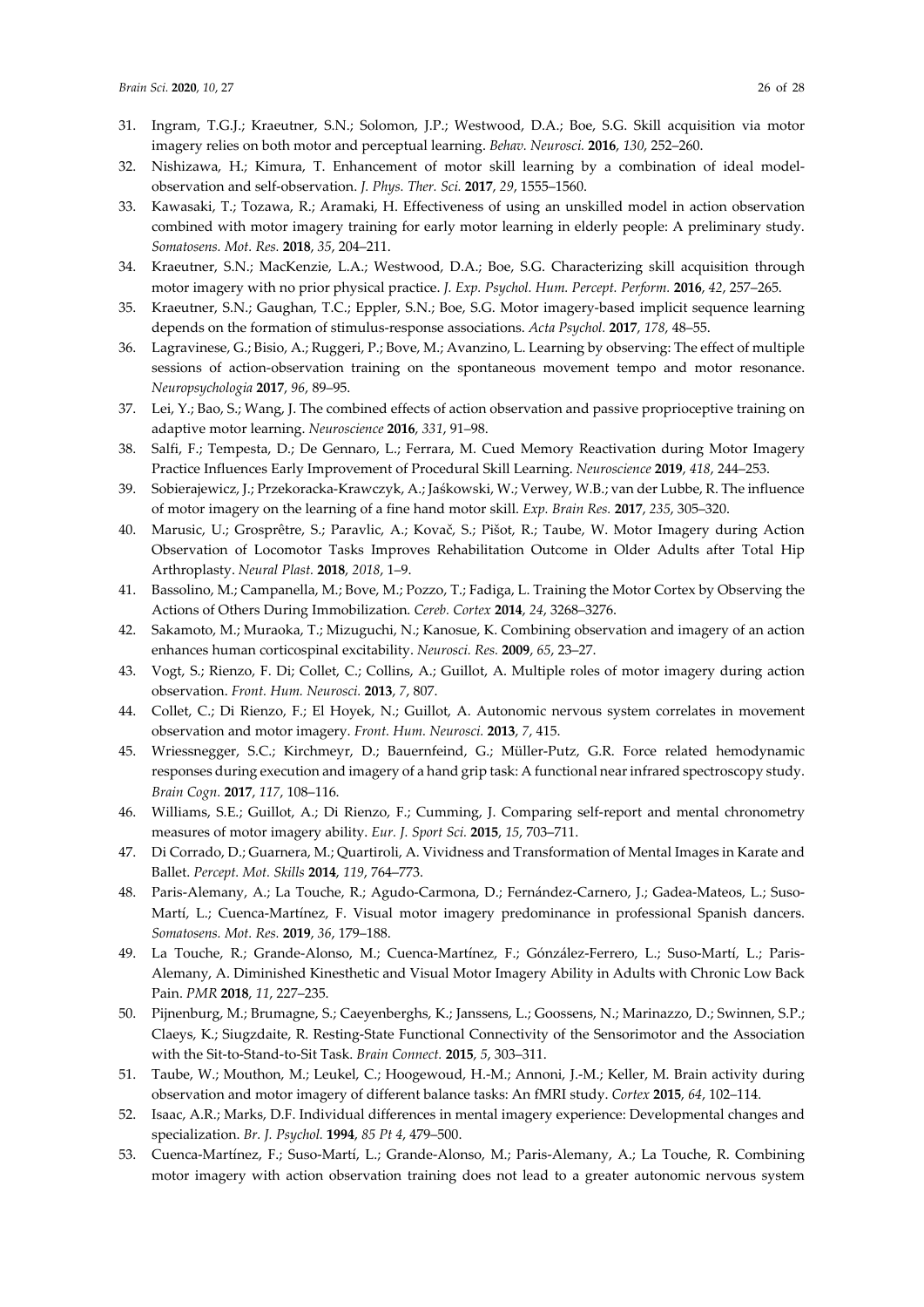response than motor imagery alone during simple and functional movements: A randomized controlled trial. *PeerJ* **2018**, *6*, e5142.

- 54. Parsons, L.M. Temporal and kinematic properties of motor behavior reflected in mentally simulated action. *J. Exp. Psychol. Hum. Percept. Perform.* **1994**, *20*, 709–730.
- 55. Rieger, M. Motor imagery in typing: Effects of typing style and action familiarity. *Psychon. Bull. Rev.* **2012**, *19*, 101–107.
- 56. Gatti, R.; Tettamanti, A.; Gough, P.M.; Riboldi, E.; Marinoni, L.; Buccino, G. Action observation versus motor imagery in learning a complex motor task: A short review of literature and a kinematics study. *Neurosci. Lett.* **2013**, *540*, 37–42.
- 57. Finke, R.A. The functional equivalence of mental images and errors of movement. *Cogn. Psychol.* **1979**, *11*, 235–264.
- 58. Lotze, M.; Montoya, P.; Erb, M.; Hülsmann, E.; Flor, H.; Klose, U.; Birbaumer, N.; Grodd, W. Activation of Cortical and Cerebellar Motor Areas during Executed and Imagined Hand Movements: An fMRI Study. *J. Cogn. Neurosci.* **1999**, *11*, 491–501.
- 59. Kim, S.-G.; Jennings, J.E.; Strupp, J.P.; Andersen, P.; Ugurbil, K. Functional MRI of human motor cortices during overt and imagined finger movements. *Int. J. Imaging Syst. Technol.* **1995**, *6*, 271–279.
- 60. Lacourse, M.G.; Orr, E.L.R.; Cramer, S.C.; Cohen, M.J. Brain activation during execution and motor imagery of novel and skilled sequential hand movements. *Neuroimage* **2005**, *27*, 505–519.
- 61. Jeannerod, M. The representing brain: Neural correlates of motor intention and imagery. *Behav. Brain Sci.* **1994**, *17*, 187–202.
- 62. Lindsay, P.H.; Norman, D.A. *Human Information Processing: An Introduction to Psychology*; Academic Press: Cambridge, MA, USA, 1972; ISBN 9780124509504.
- 63. Guillot, A.; Collet, C. Duration of Mentally Simulated Movement: A Review. *J. Mot. Behav.* **2005**, *37*, 10–20.
- 64. Papaxanthis, C.; Schieppati, M.; Gentili, R.; Pozzo, T. Imagined and actual arm movements have similar durations when performed under different conditions of direction and mass. *Exp. Brain Res.* **2002**, *143*, 447– 452.
- 65. Vissing, S.F.; Scherrer, U.; Victor, R.G. Stimulation of skin sympathetic nerve discharge by central command. Differential control of sympathetic outflow to skin and skeletal muscle during static exercise. *Circ. Res.* **1991**, *69*, 228–238.
- 66. Decety, J.; Jeannerod, M.; Durozard, D.; Baverel, G. Central activation of autonomic effectors during mental simulation of motor actions in man. *J. Physiol.* **1993**, *461*, 549–563.
- 67. Decety, J.; Jeannerod, M.; Germain, M.; Pastene, J. Vegetative response during imagined movement is proportional to mental effort. *Behav. Brain Res.* **1991**, *42*, 1–5.
- 68. Williams, J.; Pearce, A.J.; Loporto, M.; Morris, T.; Holmes, P.S. The relationship between corticospinal excitability during motor imagery and motor imagery ability. *Behav. Brain Res.* **2012**, *226*, 369–375.
- 69. Martin, K.A.; Moritz, S.E.; Hall, C.R. Imagery Use in Sport: A Literature Review and Applied Model. *Sport Psychol.* **1999**, *13*, 245–268.
- 70. Mattar, A.A.G.; Gribble, P.L. Motor Learning by Observing. *Neuron* **2005**, *46*, 153–160.
- 71. Destrebecqz, A.; Cleeremans, A. Can sequence learning be implicit? New evidence with the process dissociation procedure. *Psychon. Bull. Rev.* **2001**, *8*, 343–350.
- 72. Jongbloed-Pereboom, M.; Nijhuis-van der Sanden, M.W.G.; Steenbergen, B. Explicit and implicit motor sequence learning in children and adults; the role of age and visual working memory. *Hum. Mov. Sci.* **2019**, *64*, 1–11.
- 73. Meissner, S.N.; Keitel, A.; Südmeyer, M.; Pollok, B. Implicit Motor Sequence Learning and Working Memory Performance Changes Across the Adult Life Span. *Front. Aging Neurosci.* **2016**, *8*, 89.
- 74. Steenbergen, B.; van der Kamp, J.; Verneau, M.; Jongbloed-Pereboom, M.; Masters, R.S.W. Implicit and explicit learning: Applications from basic research to sports for individuals with impaired movement dynamics. *Disabil. Rehabil.* **2010**, *32*, 1509–1516.
- 75. Postle, B.R. Working memory as an emergent property of the mind and brain. *Neuroscience* **2006**, *139*, 23– 38.
- 76. Bo, J.; Jennett, S.; Seidler, R.D. Working memory capacity correlates with implicit serial reaction time task performance. *Exp. Brain Res.* **2011**, *214*, 73–81.
- 77. Pascual-Leone, A.; Wassermann, E.; Grafman, J.; Hallett, M. The role of the dorsolateral prefrontal cortex in implicit procedural learning. *Exp. Brain Res.* **1996**, *107*, 479–485.